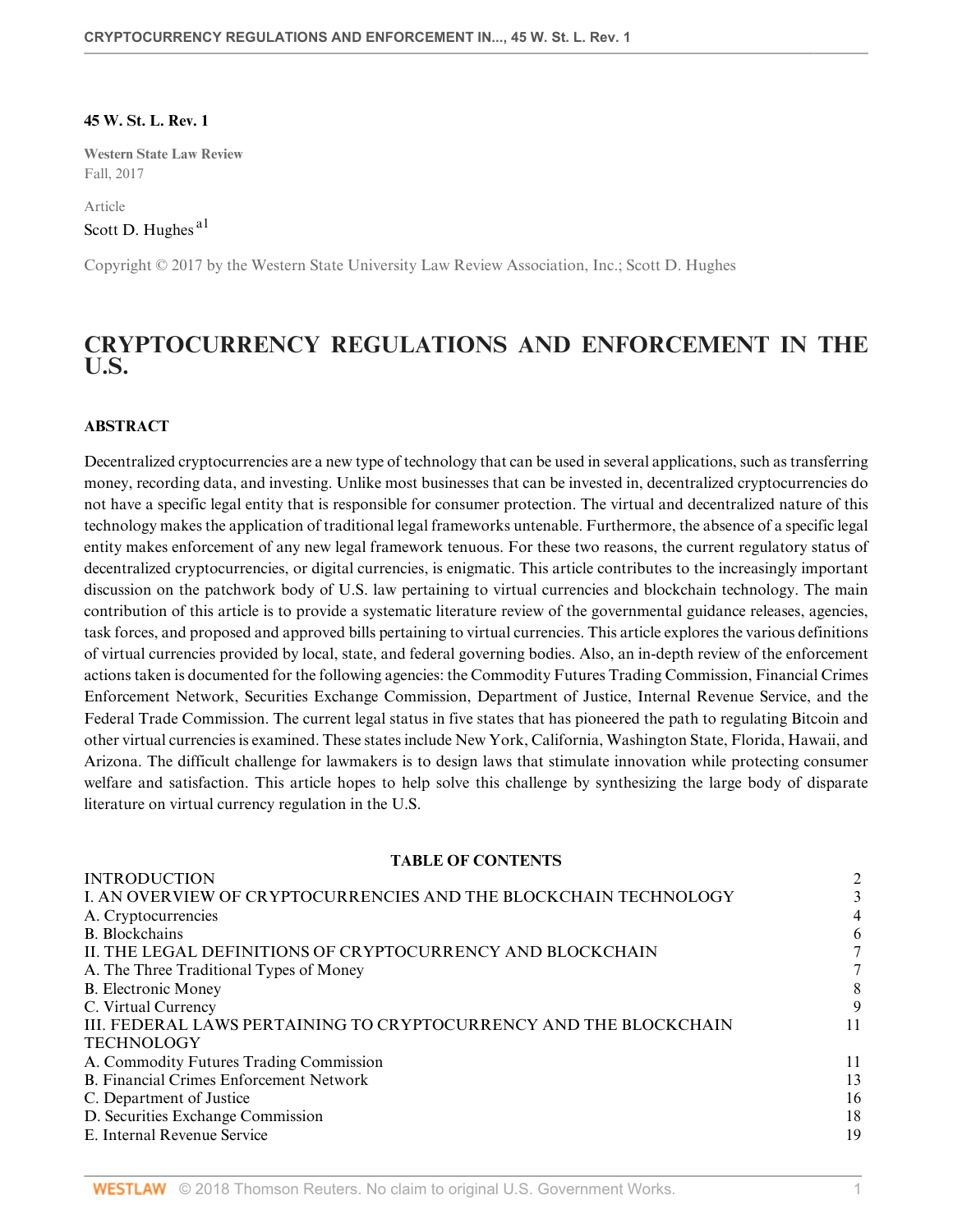| F. Federal Trade Commission                                    | 20 |
|----------------------------------------------------------------|----|
| IV. STATE LAWS PERTAINING TO CRYPTOCURRENCY AND THE BLOCKCHAIN | 21 |
| <b>TECHNOLOGY</b>                                              |    |
| A. New York                                                    | 21 |
| B. California                                                  | 22 |
| C. Washington State                                            | 23 |
| D. Florida                                                     | 24 |
| E. Hawaii                                                      | 25 |
| F. Arizona                                                     | 26 |
| G. Uniform Regulation of Virtual-Currency                      | 27 |
| V. CONCLUSION                                                  | 28 |
|                                                                |    |

#### <span id="page-1-0"></span>**\*2 INTRODUCTION**

Decentralized virtual currencies and blockchain technology are becoming household words. Companies and governments are exploiting this technology for its touted ability to reduce transaction costs and increase traceability. Banks are investigating blockchain's potential to settle interbank transactions. Research consortiums, such as Digital Asset Holdings, and exchanges, such as NASDAQ, are investigating if blockchain technology can improve security issuance and trading. Furthermore, several companies are using "initial coin offerings" (ICOs) to raise venture capital for new start up businesses. Due to the diversity of use cases, regulatory bodies in the United States have weaved a patchwork response of sometimes redundant or contradictory judgments. The difficult question of how to legally treat virtual currencies is being determined independently by each agency. Instead of developing a new set of governing rules for virtual currencies, each case is being tried according to laws that were intended to regulate conventional payment systems, financial services, and investments.  $^1$  $^1$  The majority of legal cases pertaining to bitcoin and other cryptocurrencies stem from criminal prosecutions and disputes **\*3** between bitcoin companies; <sup>[2](#page-16-3)</sup> however, a growing number of cases are being brought forth by governing bodies such as the Commodity Futures Trading Commission (CFTC), the Federal Trade Commission, and the Financial Crimes Enforcement Network (FinCEN). The local, state, and federal governing bodies are trying to achieve regulatory goals such as consumer protection and anti-money laundering policy without stymieing innovation in financial technology.

<span id="page-1-3"></span><span id="page-1-2"></span><span id="page-1-1"></span>Several key challenges exist for regulators. First, most cryptocurrencies have a decentralized structure that is not confined to one legal jurisdiction.<sup>[3](#page-16-4)</sup> While legislators can make consumers and businesses within a specific geographic location subject to regulation, a decentralized blockchain is difficult to regulate. Therefore, legislation should specifically state who is bound by the policy. Secondly, legislation should aim to be technology neutral. For example, the New York Bitlicense legislation is atypical because the Bitlicense doesn't regulate a particular business model but instead regulates the use of a specific technology. Legislation that targets a particular cryptocurrency may lead to the success or the demise of a particular cryptocurrency irrespective of that cryptocurrency's particular merits on the market. Thirdly, the goals of the legislation should be clearly formulated and transparent for market participants. In order to reduce compliance costs, governments can provide suggested guidelines for consumers and businesses that are subject to the new legislation.

This article contributes to the increasingly important discussion on the patchwork body of law pertaining to virtual currencies and blockchain technology. In the first section, a brief summary of the technical aspects of cryptocurrency and distributed ledger technology is presented. Following the overview of the technology, the myriad of legal definitions that have been applied to these technologies by U.S. federal and state agencies is presented. The third section provides an in-depth report of the federal enforcement actions taken against companies that are active in the cryptocurrency space. The fourth section provides similar evidence but at the state level. The paper is concluded with a discussion on ways to go forward with multilevel regulations. Key areas of further research are also explored in the conclusion.

## **I. AN OVERVIEW OF CRYPTOCURRENCIES AND BLOCKCHAIN TECHNOLOGY**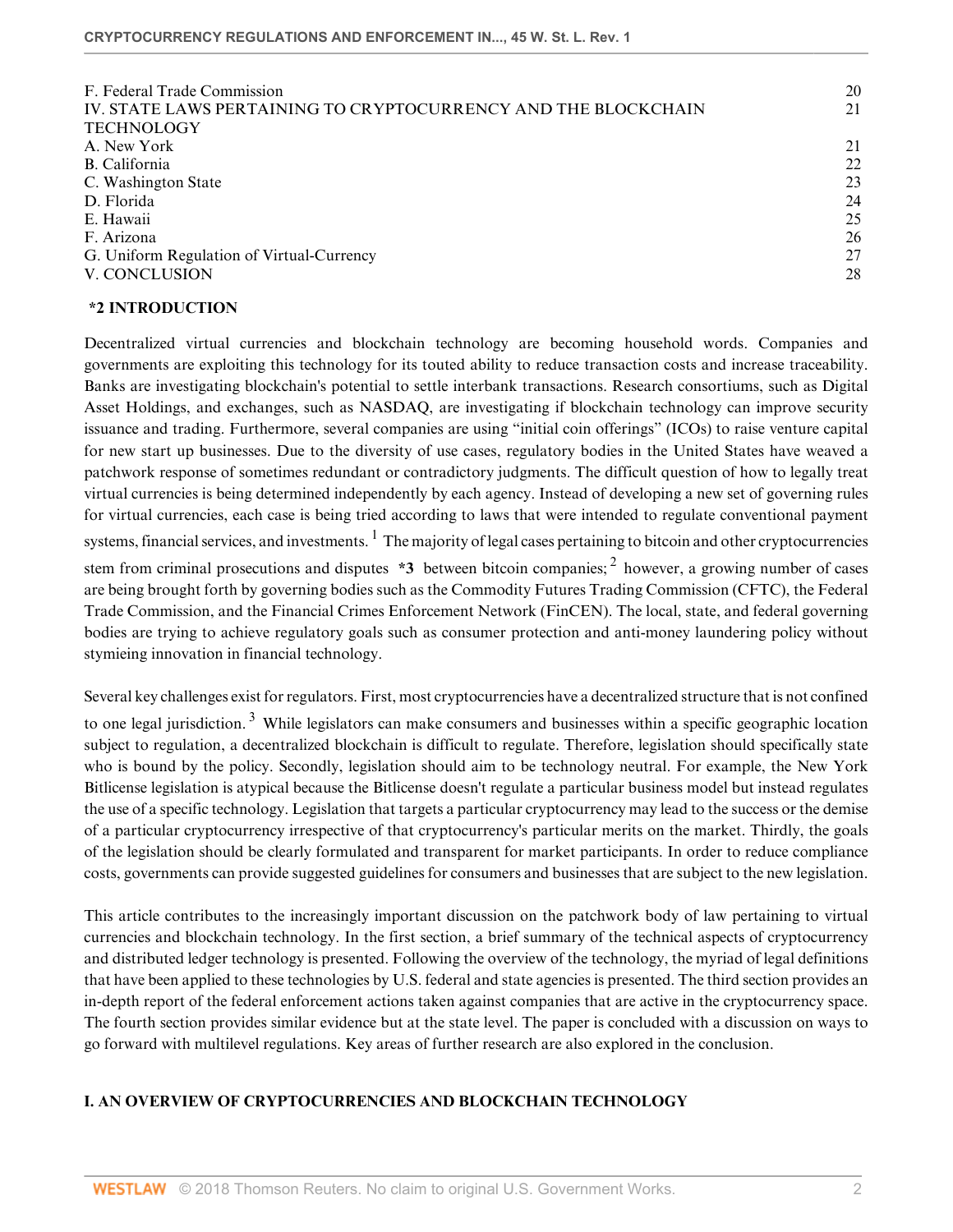<span id="page-2-1"></span>After 20 years of failed attempts at making a private virtual currency, Bitcoin emerged somewhat inexplicably out of the 2007/08 global banking crisis. The creator(s) of Bitcoin, who is still unknown, was determined to provide a decentralized, private, and secure means of transferring value online without interference by **\*4** sovereign entities, central banks, or financial intermediaries<sup>[4](#page-16-5)</sup> or any other "trusted third party." Cryptocurrencies are being employed in several different applications including virtual money, identity authentication, security issuance, voting, and gambling, amongst others. These applications are dependent on the system's ability to securely record, transfer and store data on distributed ledgers, referred to as blockchains. <sup>[5](#page-16-6)</sup> Bitcoin <sup>[6](#page-16-7)</sup> is one example of a cryptocurrency. However, many varieties of cryptocurrencies exist including Ethereum, Ripple, Litecoin, Dash, and Metal.

<span id="page-2-6"></span><span id="page-2-5"></span><span id="page-2-4"></span><span id="page-2-3"></span><span id="page-2-2"></span>Each cryptocurrency has unique features, which present unique challenges for regulators.<sup>[7](#page-16-8)</sup> One of the chief legal difficulties with regulating cryptocurrencies is that they are incorporeal in nature. The intangible aspect of virtual currencies presents challenges for due process and comity jurisprudence.  $8$  If cryptocurrencies are assumed to be stored on physical servers throughout the world, and if courts are able to pinpoint bitcoins to a specific physical location, then existing rules of civil procedure are applicable. However, the distributed data structure of blockchain technology makes pinpointing a specific location of any specific piece of data impossible. <sup>[9](#page-17-1)</sup> Furthermore, there is no such thing as a "bitcoin." Even digitally, bitcoins do not exist as fungible coins with unique attributes and tracking numbers. [10](#page-17-2) Instead, each "bitcoin" represents a sequence of signatures made by cryptographic private keys controlled by bitcoin users. <sup>[11](#page-17-3)</sup> The revolutionary nature of the technology is a major reason why it cannot be easily fit into any existing legal frameworks.

# <span id="page-2-8"></span><span id="page-2-7"></span><span id="page-2-0"></span>*A. Cryptocurrencies*

<span id="page-2-10"></span><span id="page-2-9"></span>The total cryptocurrencies market has a capitalization of approximately \$170 billion at the time of drafting this article. Bitcoin, the largest market capitalization cryptocurrency is worth approximately \$6000 per bitcoin, and approximately 17 million coins have already been mined.  $^{12}$  $^{12}$  $^{12}$  Ethereum and Ripple are the second and third most valuable cryptocurrencies, respectively. Ethereum has a market cap of approximately \$18 billion and Ripple is worth approximately \$8 billion.<sup>[13](#page-17-5)</sup> However, **\*5** the Ethereum and Ripple networks have different design features from the Bitcoin protocol. Ethereum allows users to program "smart contracts" that mimic physical contracts but are stored on a decentralized and distributed blockchain database. In contrast with the Bitcoin and Ethereum technologies, Ripple is referred to as a "closed" or "private" blockchain whereby specific users control which transactions are verified on the network. This is in contrast with the open or public structure of the Bitcoin and Ethereum blockchains that employ a decentralized decision-making model whereby any user, with a given amount of investment, can become a transaction validator.

<span id="page-2-15"></span><span id="page-2-14"></span><span id="page-2-13"></span><span id="page-2-12"></span><span id="page-2-11"></span>Bitcoin uses a peer-to-peer (P2P) network to record digital payments. Decentralized cryptocurrencies, like bitcoin, allow people to create new units of currency through a process called Proof-of-Work mining. Once coins have been generated, cryptocurrency users can send and receive payments of digital money while hiding their identities behind a pseudonymous account nomenclature. [14](#page-17-6) Over the past few years, Bitcoin, Litecoin, and Dash have begun to compete with PayPal, Western Union, and bank wires as a global payment system. The Bitcoin network allows transactions to be sent anywhere in the world for a low fee of approximately \$0.40 cents per transaction.<sup>[15](#page-17-7)</sup> However, as Brito, Shadab, and Castillo  $(2014)$ <sup>[16](#page-17-8)</sup> note, the low transaction fees are only half of the story. Bitcoin transactions are not facilitated within a consumer protection framework and measures, such as anti-money laundering (AML) or know-your-customer (KYC) policies, are not inherent to the system. Once a transaction is sent, there is no way to perform a chargeback. Furthermore, transactions that are sent to the wrong public address via "fat-finger" errors are not insured. Therefore, in some ways, you get what you pay for and let the buyer beware have come to perfect fruition. The North American Securities Administrators Association<sup>[17](#page-17-9)</sup> and the Consumer Financial Protection Bureau have both released advisory warnings that using cryptocurrencies can be dangerous. <sup>[18](#page-17-10)</sup>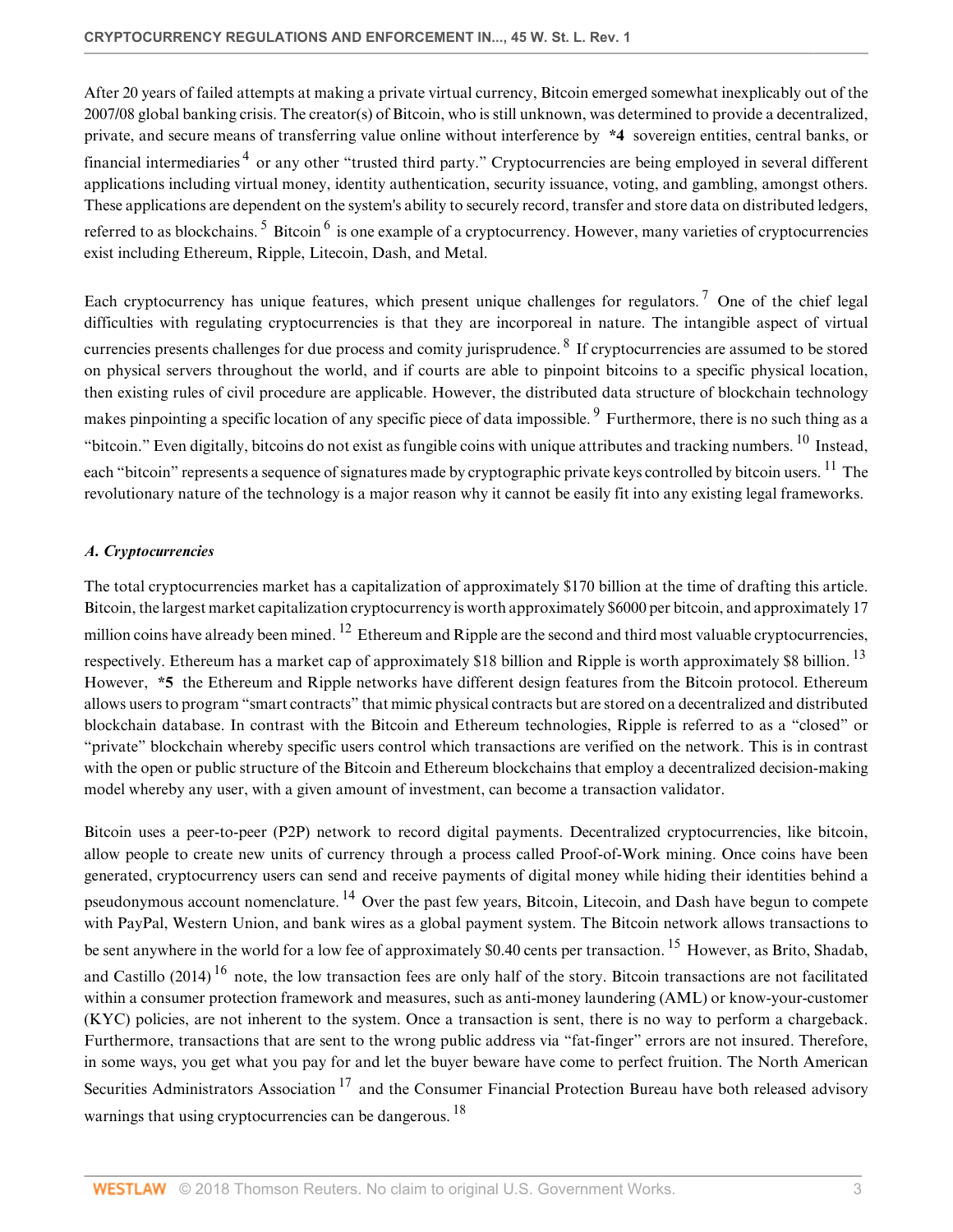<span id="page-3-1"></span>However, the growing adoption of bitcoin as a payment system is testament to the fact that cryptocurrency enthusiasts are not phased by the lack of traditional customer protection policies. Approximately 360,000 transactions are sent daily on this network. <sup>[19](#page-17-11)</sup> Bitcoin accounts, referred to as wallets, enable individuals to transfer accounting units to other users by digitally signing their private key on a transaction. A bitcoin account is a combination of letters and numbers beginning with the number the "1" or "3." Other cryptocurrencies have similar wallet address nomenclatures. In the  $*6$  first quarter of 2017, the total number of bitcoin wallets surpassed 13 million; however, this number does not divulge the real number of bitcoin users since wallet creation does not require identification. Therefore, a bitcoin user can theoretically generate an infinite number of unique wallets.

<span id="page-3-2"></span>Established merchants, including Dell, Virgin, Expedia, and Microsoft have started to accept Bitcoin for payment. [20](#page-17-12) After being ridiculed as money for computer nerds and a conduit for illegal activity, businesses and consumers are finally beginning to take notice of the cryptocurrency, bitcoin, and the underlying technology, blockchain. Every day, approximately 315,000 transactions occur worldwide with a volume of approximately \$100 million. The number of brick and mortar and online retailers that accept bitcoin are over 125,000 worldwide. In addition to being used as a means of payment for goods and services, an ecosystem is developing around the technology. New businesses, such as cryptocurrency exchanges, cryptocurrencies custodians, referred to as cryptographic wallet providers, cryptocurrency automated teller machines, blockchain developers, cryptocurrency payment processors, and cryptocurrency mining companies, amongst others, are being developed. These service providers are improving the way people interact with the technology. Millions of dollars are being invested in improving the user experience of cryptocurrencies. Currently, bitcoin enthusiasts can (1) exchange bitcoin into fiat currency; (2) purchase, sell, or store bitcoin; (3) speculate on the price of bitcoin with futures, options, leverage, and much more; (4) record precious data on a public and immutable data ledger; and (5) send remittances to foreign countries instantly. In addition to use as a medium of exchange, investors are using cryptocurrencies as a commodity or security that is ripe for investment. The price of Bitcoin has had a 1000x increase since its inception in 2009. The price of one bitcoin reached \$1200 in November 2013, and recently, the price reached its all-time high of  $$6000$  in October of 2017.<sup>[21](#page-17-13)</sup> Academic papers are arguing that bitcoin and cryptocurrencies represent a unique asset class because the correlation of price fluctuations with other asset classes such as securities and bonds is low  $22$ 

## <span id="page-3-4"></span><span id="page-3-3"></span><span id="page-3-0"></span>*B. Blockchains*

<span id="page-3-6"></span><span id="page-3-5"></span>A blockchain is usually described as a distributed ledger. A distributed ledger is a database of records shared by all clients that have access to the software protocol.<sup>[23](#page-17-15)</sup> A blockchain can be thought of as a type of computer that stores data in blocks that are **\*7** connected to one another cryptographically. The blocks of data form a chronological sequence, hence the name blockchain. <sup>[24](#page-17-16)</sup> Blockchains can be slower and more expensive than a centralized database structure because they require several computers to store the same copy of the ledger, which implies redundancy of data being stored and latency between when a new database modification is made and when all nodes on the network have heard about the new alteration. However, a blockchain is a truly global database because it does not reside in any particular centralized physical or virtual machine.

<span id="page-3-9"></span><span id="page-3-8"></span><span id="page-3-7"></span>The majority of blockchains are decentralized distributed networks that validate new transactions with a collective consensus algorithm known as Proof-of-Work (PoW).<sup>[25](#page-17-17)</sup> Transactions contain new information pertaining to which accounts in the ledger should be debited and which accounts should be credited. When one user wants to send cryptocurrency to another user, miners collect the broadcasted information in a new "candidate" block.<sup>[26](#page-17-18)</sup> Miners are individuals that run the cryptocurrency software on computers, graphic processing units (GPUs), or special hardware devices known as application specific integration circuits  $(ASICs)$ . <sup>[27](#page-17-19)</sup> Miners compete to be "validators" of new transactions that have been broadcasted to the network by users. The competition involves solving a mathematical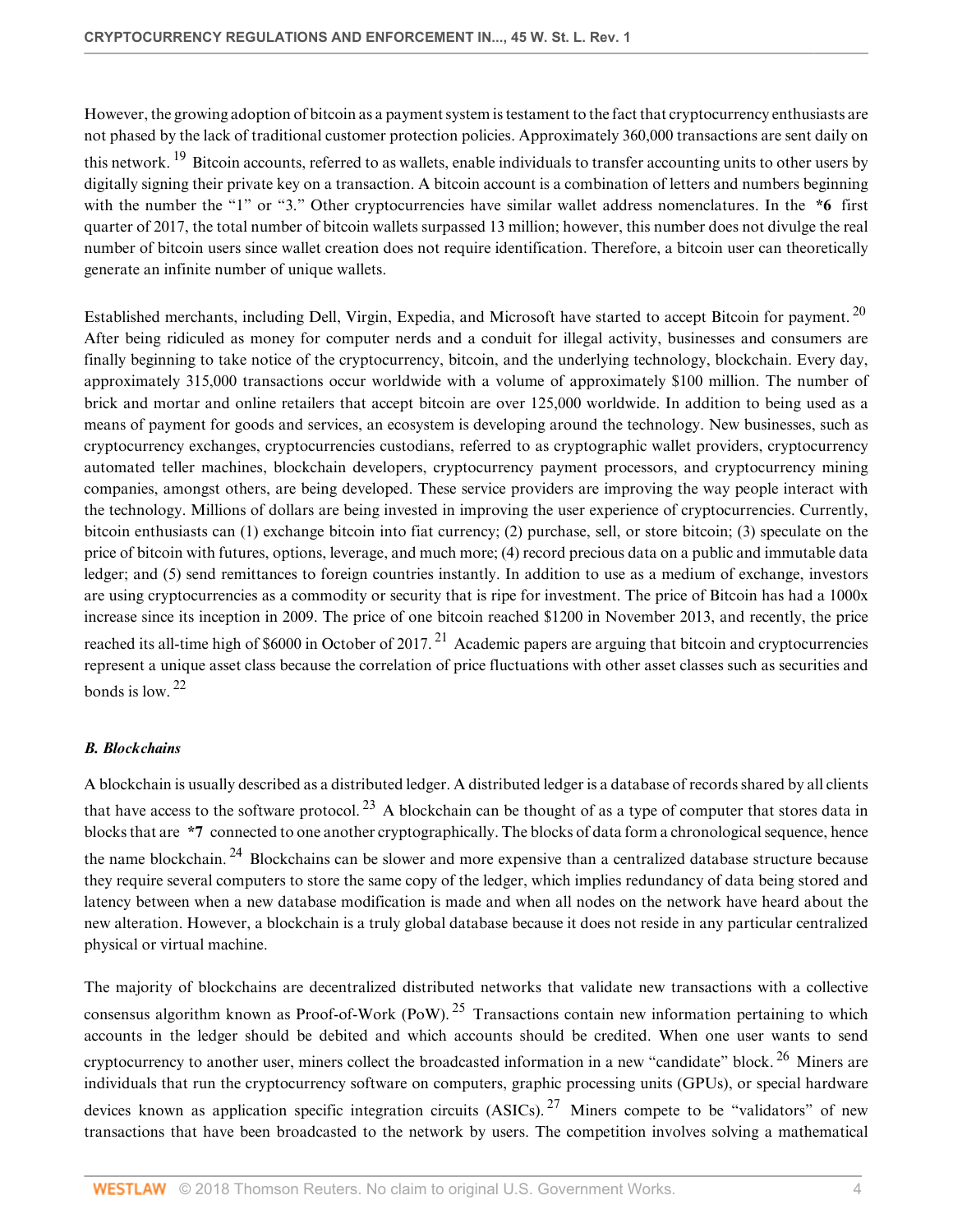<span id="page-4-2"></span>problem called a nonce that requires large amounts of computing per second.<sup>[28](#page-17-20)</sup> This process is repeated over and over again as new transactions are broadcast to the network. Subsequently, the size of the blockchain and data storage required to store the history of transactions continuously grows over time.

#### <span id="page-4-0"></span>**II. THE LEGAL DEFINITIONS OF CRYPTOCURRENCY AND BLOCKCHAIN**

The legal classification of cryptocurrencies as a type of money is controversial in the literature. In this section, the basic concepts and definitions of physical and electronic types of money are presented. The differences between traditional and internet-based monies are of direct relevance for the understanding of the applicability of law to individuals and businesses that deal with cryptocurrencies.

#### *A. The Three Types of Traditional Money*

Prior to cryptocurrencies, there were three main types of money: commodity money, credit money, and fiat money. The term commodity money refers to a physical commodity, which was originally valued for its commercial uses. Examples of **\*8** commodity money include gold and silver. Over time, commodity money gains use as a medium of exchange in addition to its original industrial purpose. As long as it remains a commercial commodity, its value as commodity and money is identical and dependent on the market forces, i.e. the ratio of demand and supply. In the case of gold and silver, the price is set by demand for these commodities and the supply being mined out of the earth. The second type of money, credit money, differs fundamentally from commodity money. It consists of non-interest bearing receivables that cannot be redeemed on demand. As a rule, credit money is often issued as a redeemable rate with commodity money or fiat money. Credit money retains its value because it is widely accepted as a means of exchange. Furthermore, credit money is counted as money in the wider M2 measurement of the money supply.

The last type of money is fiat money. Today, all government issued currencies are fiat. This means that the money itself has no intrinsic value but obtains value from government decree. The value of the currency is not based on a link to the value of a commodity but on trust in the government or central bank that issues the fiat money. Theoretically, the amount of fiat money can be expanded indefinitely, which has led to hyperinflation in the several countries throughout history that have experimented with fiat money. In contrast, cryptocurrencies, such as bitcoin, usually have a mathematically limited amount of supply, and thus also a limited and precisely determinable supply inflation. Due to the decentralized and digital nature of bitcoin, it does not easily fit into any of the three traditional types of money. Although, several authors argue the value of bitcoin is a type of commodity currency., <sup>[29](#page-17-21)</sup> [30](#page-18-0) Furthermore, in 2015, the Commodity Futures Trading Commission (CFTC) stated that bitcoin and cryptocurrencies are properly defined as commodities. [31](#page-18-1)

#### <span id="page-4-5"></span><span id="page-4-4"></span><span id="page-4-3"></span><span id="page-4-1"></span>*B. Electronic Money*

<span id="page-4-7"></span><span id="page-4-6"></span>According to Al-Lahman, Al-Tarawneh, and Abdallat (2009), electronic money is "... a record of the funds or "value" available to a consumer stored on an electronic device in his or her possession, either on a prepaid card or on a personal computer for use over a computer network such as the internet."<sup>[32](#page-18-2)</sup> Digital currency or electronic money includes decentralized virtual currencies, such as Bitcoin, and centralized virtual currencies, such as Ripple or Magic the Gathering. Additionally, electronic money can refer to centralized digital payment systems such as PayPal. **\*9** Electronic money can also include online bank deposits issued to customers by private banks such as Wells Fargo or Bank of America. In fact, the majority of fiat money issued by governments is only available electronically as opposed to physically. [33](#page-18-3) Electronic money includes monetary units that are represented as "1" and "0" in computer programming language. It has become increasingly common for electronic money to serve as a substitute for cash and checks. The possession of electronic money creates a claim against the electronic money issuer, for example PayPal or frequent flyer miles (issued by Oneworld Airline alliance). The electronic money issuer is subject to special duties of technical security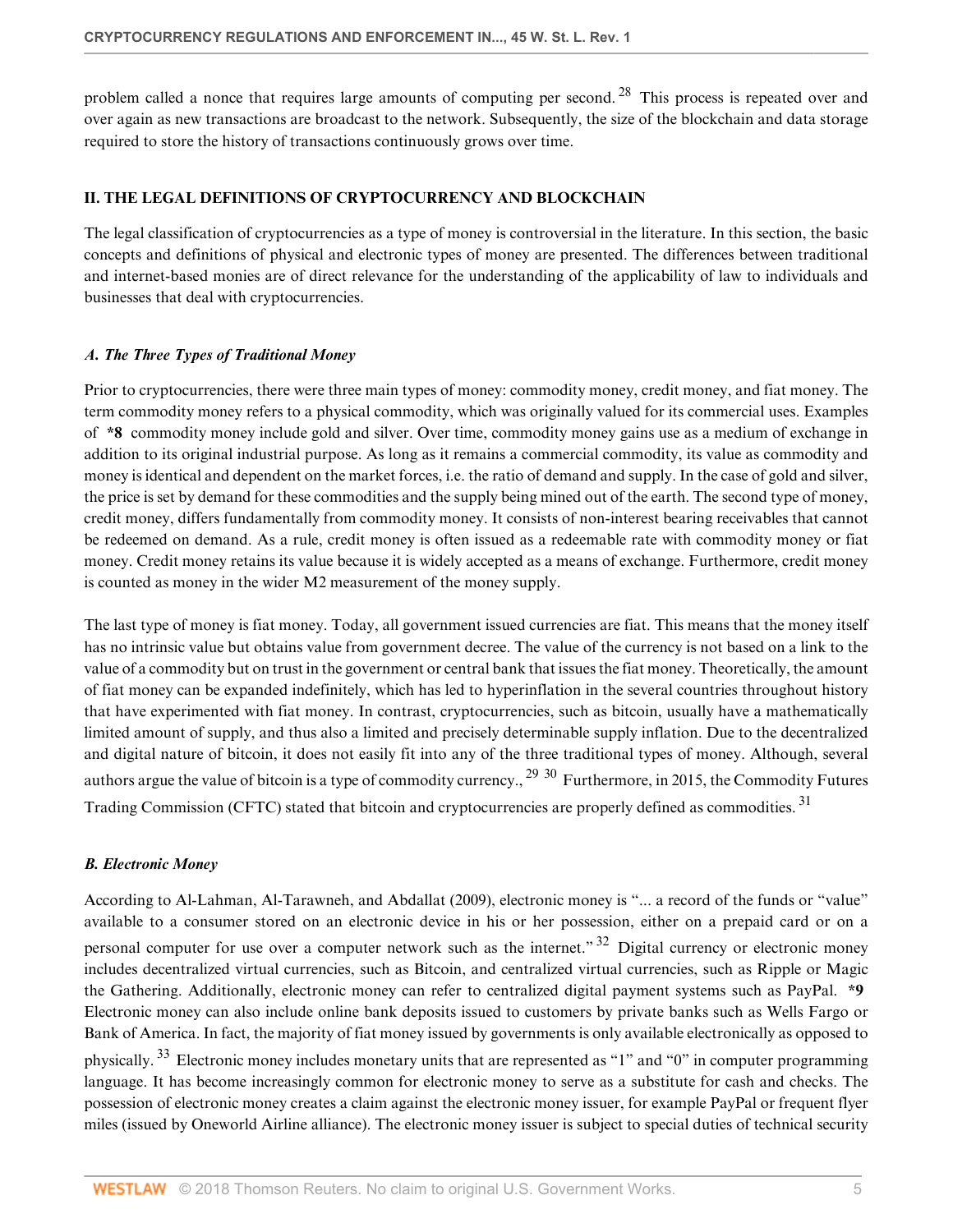in order to ensure that digital accounts are not hacked or changed, and that counterfeit digital units are not spent within the network.

<span id="page-5-2"></span><span id="page-5-1"></span>The possession of decentralized cryptocurrencies is slightly different because these digital units are not accompanied by a claim against the issuer of the cryptocurrency. Decentralized cryptocurrencies lack a centralized issuer in the sense of the electronic money regulation. According to Article 4A of the Uniform Commercial Code, electronic money is governed by the Electronic Fund Transfer Act (EFTA).<sup>[34](#page-18-4)</sup> Regulation E of this act states the electronic money issuer's responsibilities and the consumer's liability when using electronic money. [35](#page-18-5) In order to improve consumer confidence in electronic money systems, the government has made it mandatory for public disclosure of basic information pertaining to the system. Issuers of electronic money must disclose information as outlined in the EFTA, state law, and [12 U.S.C.](http://www.westlaw.com/Link/Document/FullText?findType=L&pubNum=1000546&cite=12USCAS1831T&originatingDoc=If5d353bd53f511e89bf199c0ee06c731&refType=LQ&originationContext=document&vr=3.0&rs=cblt1.0&transitionType=DocumentItem&contextData=(sc.Default)) [1831t](http://www.westlaw.com/Link/Document/FullText?findType=L&pubNum=1000546&cite=12USCAS1831T&originatingDoc=If5d353bd53f511e89bf199c0ee06c731&refType=LQ&originationContext=document&vr=3.0&rs=cblt1.0&transitionType=DocumentItem&contextData=(sc.Default)). [36](#page-18-6)

#### <span id="page-5-3"></span><span id="page-5-0"></span>*C. Virtual Currency*

<span id="page-5-5"></span><span id="page-5-4"></span>Several definitions of cryptocurrencies have been given over the past few years. The reality is that virtual currencies are a type of digital or electronic currency; however, the converse is not correct.  $37$  This means that all virtual currencies are digital, but not all digital currencies are virtual or cryptocurrencies. Aside from the definitions that the academic community uses to distinguish these concepts, various governing bodies have developed their own terminology and classifications for this technology. The majority of the rulings explicitly state that cryptocurrencies are a form of virtual currencies; however, this begs the question, what precisely are virtual currencies. Cryptocurrency transactions that are completed on a distributed ledger such as the Bitcoin network or Ethereum network are not denominated in dollars or any other **\*10** country's fiat currency. This is similar to PayPal, where fiat currencies are converted into digital bits that PayPal recognizes as PayPal accounting units. Once the currency is no longer available in physical form, the currency is deemed to be a virtual currency.<sup>[38](#page-18-8)</sup> One of the earliest discussions on this definition occurred at the federal level during a United States Senate meeting. In November 2013, a committee hearing titled "Beyond Silk Road: Potential Risks, Threats and Promises of Virtual Currencies" was held in order to discuss virtual currencies. Senator Tom Carper organized the hearing and, during the meeting, bitcoin was referred to as a virtual currency and also it was deemed a "legal means of exchange." [39](#page-18-9) Furthermore, the hearing discussed that "online payment systems, both centralized and decentralized, offer legitimate financial services." <sup>[40](#page-18-10)</sup> U.S. officials Peter Kadzik and Mythili Raman made these positive statements about the technology reinforcing its legitimacy. [41](#page-18-11) However, a precise definition of virtual currencies was not established at this hearing.

<span id="page-5-10"></span><span id="page-5-9"></span><span id="page-5-8"></span><span id="page-5-7"></span><span id="page-5-6"></span>November 2013 was a big month for Federal hearings related to virtual currencies. First, the U.S. Treasury classified bitcoin as a convertible decentralized virtual currency.<sup>[42](#page-18-12)</sup> Then, the Federal Election Commission (FEC) deadlocked on the legality of politicians accepting bitcoin contributions to financially support campaigns. Three Democrat members voted no while three Republicans voted yes. <sup>[43](#page-18-13)</sup> Several politicians do accept bitcoin donations including New Hampshire House member Mark Warden, Southern California politician Michael B. Glenn, and Kentucky senator and former presidential candidate, Rand Paul.<sup>[44](#page-18-14) [45](#page-18-15) [46](#page-18-16)</sup> Due to the popularity of bitcoin campaign donations, the FEC issued guidance pertaining to bitcoin donations in May 2014. In the draft guidance, the exact definition of bitcoin or virtual currencies was neglected. Instead, the document states that bitcoins fit into its "anything of value" definition. [47](#page-18-17)

<span id="page-5-14"></span><span id="page-5-13"></span><span id="page-5-12"></span><span id="page-5-11"></span>In addition to federal hearings, federal and state court cases have been a source of definitions for cryptocurrencies and virtual currencies. In August of 2013, a Texas U.S. District Court Magistrate Judge referred to bitcoin as a currency during a case **\*11** between the Securities Exchange Commission and Trendon T. Shavers. Shavers was the creator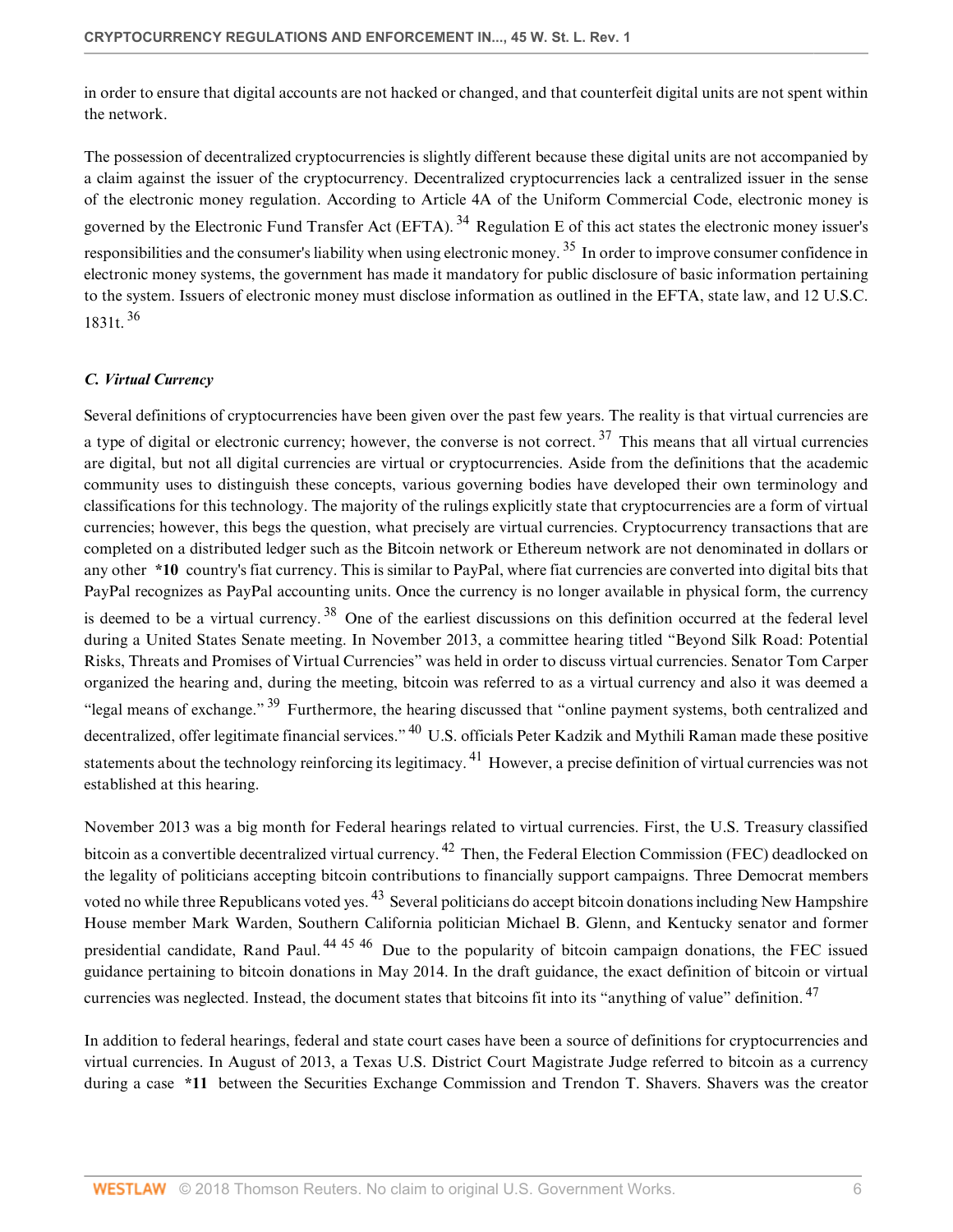<span id="page-6-2"></span><span id="page-6-1"></span>of Bitcoin Savings and Trust (BTCST). [48](#page-18-18) More recently, during the court proceedings of U.S. v Anthony Murgio in September 2016, a federal judge ruled that "Bitcoins are funds within the plain meaning of that term." <sup>[49](#page-18-19)</sup>

#### **III. FEDERAL LAWS PERTAINING TO CRYPTOCURRENCY AND BLOCKCHAIN TECHNOLOGY**

The pseudonymous nature of cryptocurrency enables cross-border transactions to bypass Know-Your-Customer (KYC) and Anti-Money Laundering (AML) regulation. The ability to track every transaction without the ability to track who sent the transaction will change the relationship between the citizen and the state. The ability to hide wealth from the government can critically challenge existing governance models.

#### <span id="page-6-0"></span>*A. Commodity Futures Trading Commission*

<span id="page-6-3"></span>The Commodity Futures Trading Commission (CFTC) has been active in enforcing CFTC regulations on bitcoin exchanges that offer Bitcoin based trading products. Several sites offer leveraged trading, and a few sites offer future contracts on bitcoin. However, American retail investors that use these websites may be in contravention of CFTC regulations. The CFTC states that American retail investors can buy leveraged or margined derivative products on a regulated exchange but not outside of an exchange.<sup>[50](#page-18-20)</sup> If this CFTC regulation applies to bitcoin derivatives, then offexchange margined trades would be illegal. There are only two times when American retails investors can invest in offexchange derivative products. The first time is when a Retail Foreign Exchange Dealer (RFED) that is reregistered with the National Futures Association (NFA) facilitates the trade. The second time is when the trade is facilitated with a bank registered with a regulatory body. However, these exceptions only apply to foreign exchange (forex) derivative products. The CTFC announced that Bitcoin and virtual currencies are not foreign currencies. Therefore, these technologies do not neatly fall under the CFTC's regulations for forex derivative trading. Instead of being considered a foreign currency, the CFTC stated in September of 2015 that Bitcoin and virtual currencies are a type of commodity.<sup>[51](#page-18-21)</sup> According to Section 1a(9) of the Commodity Exchange Act (CEA), a commodity is defined as "all **\*12** services, rights, and interests in which contracts for future delivery are presently or in the future dealt in."  $52$ 

<span id="page-6-8"></span><span id="page-6-7"></span><span id="page-6-6"></span><span id="page-6-5"></span><span id="page-6-4"></span>The CFTC's involvement in cryptocurrency regulation began after an exchange called TeraExchange, LLC, announced plans to issue a swap product based on bitcoin. The CFTC gave temporary approvals to TeraExchange and Ledger X. Both of these companies are registered to act as swap execution facilities (SEFs). TeraExchange's product is based on an index of the price of bitcoin that was derived from six different bitcoin exchanges. [53](#page-19-1) The swap product locked in a dollar to bitcoin exchange rate. In 2014, the CFTC gave TeraExchange a temporary approval. In May of 2016, the SEC approved the TeraExhange's registration, which made the derivative offering official.  $^{54}$  $^{54}$  $^{54}$  However, in 2015, the CFTC issued a cease and desist letter to TeraExchange on the grounds that their swap market had prearranged "wash" trades, which inaccurately portrayed the liquidity of the exchange.<sup>[55](#page-19-3)</sup> TeraExchange was a registered swap exchange facility (SEF) with the CFTC; however, TeraExchange misrepresented the volume of transactions occurring on their exchange.<sup>[56](#page-19-4)</sup> Another SEF registered with the CFTC, the North American Derivatives Exchange, Inc., offered margined binary contracts until December of 2016. Nadex decided to remove the offering and filed a self-certification to delist their binary contracts on Bitcoin.  $57$  A third company, Ledger X, is planning to offer bitcoin derivatives and has applied to be a bitcoin derivative clearinghouse.<sup>[58](#page-19-6)</sup> Although, LedgerX is not officially launching the exchange until permanent licensure has been granted.

<span id="page-6-11"></span><span id="page-6-10"></span><span id="page-6-9"></span>In addition to registered companies, the CFTC has also taken action against unregistered companies. On September 17, 2015, the CFTC charged Coinflip Inc. with conducting commodity option transactions that did not comply with the CEA. Specifically, the chief executive officer, Francisco Riordan, allowed buyers and sellers to engage in bitcoin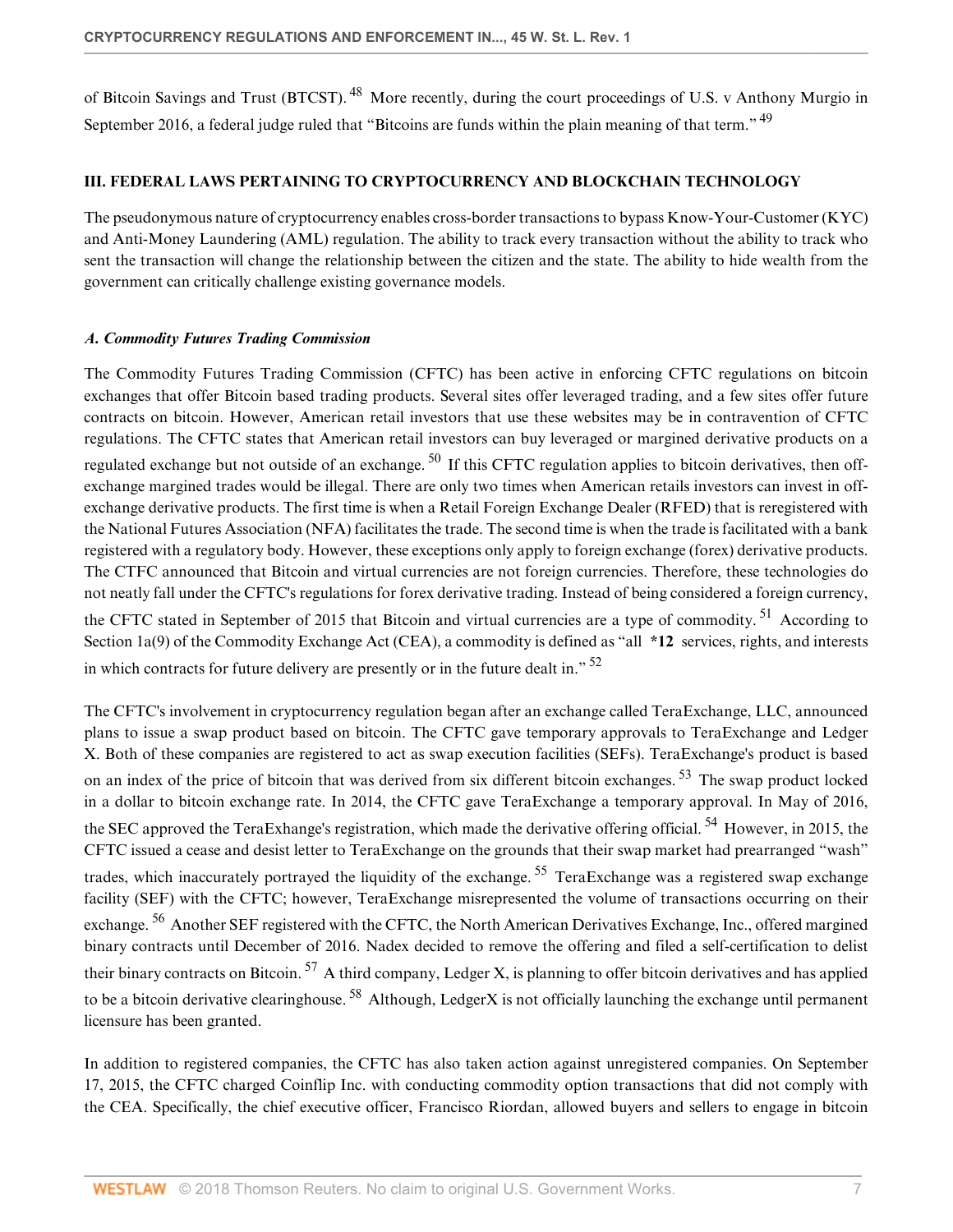<span id="page-7-1"></span>option contracts via his platform, Derivabit. [59](#page-19-7) The order requires a cease and desist of the online offering. The CFTC's Director, Aitan Goelman, of Enforcement noted that:

<span id="page-7-2"></span>**\*13** *"While there is a lot of excitement surrounding Bitcoin and other virtual currencies, innovation does not excuse those acting in this space from following the same rules applicable to all participants in the commodity derivatives markets."* [60](#page-19-8)

The CFTC followed up on their charges against Derivabit with charges against one of the largest bitcoin exchanges, Bitfinex. In June of 2016, the CFTC stated Bitfinex and its predecessor iFinex violated Sections 4(a) and 4d of the Commodity Exchange Act ("Act"), [7 U.S.C. §§ 6\(a\)](http://www.westlaw.com/Link/Document/FullText?findType=L&pubNum=1000546&cite=7USCAS6&originatingDoc=If5d353bd53f511e89bf199c0ee06c731&refType=RB&originationContext=document&vr=3.0&rs=cblt1.0&transitionType=DocumentItem&contextData=(sc.Default)#co_pp_8b3b0000958a4) and [6d \(2012\).](http://www.westlaw.com/Link/Document/FullText?findType=L&pubNum=1000546&cite=7USCAS6D&originatingDoc=If5d353bd53f511e89bf199c0ee06c731&refType=LQ&originationContext=document&vr=3.0&rs=cblt1.0&transitionType=DocumentItem&contextData=(sc.Default)) According to the CFTC:

*"Bitfinex was not registered with the Commission. During the Relevant Period, Bitfinex did not actually deliver bitcoins purchased on a leveraged, margined, or financed basis to the traders who purchased them within the meaning of Section 2(c) (2)(D)(ii)(III)(aa) of the Act. Instead, Bitfinex held the purchased bitcoins in bitcoin deposit wallets that it owned and controlled. Therefore, Bitfinex engaged in illegal, off-exchange commodity transactions and failed to register as a futures commission merchant, in violation of Sections 4(a) and 4d of the Act, [7 U.S.C. §§ 6\(a\)](http://www.westlaw.com/Link/Document/FullText?findType=L&pubNum=1000546&cite=7USCAS6&originatingDoc=If5d353bd53f511e89bf199c0ee06c731&refType=RB&originationContext=document&vr=3.0&rs=cblt1.0&transitionType=DocumentItem&contextData=(sc.Default)#co_pp_8b3b0000958a4) and [6d](http://www.westlaw.com/Link/Document/FullText?findType=L&pubNum=1000546&cite=7USCAS6D&originatingDoc=If5d353bd53f511e89bf199c0ee06c731&refType=LQ&originationContext=document&vr=3.0&rs=cblt1.0&transitionType=DocumentItem&contextData=(sc.Default))."* [61](#page-19-9)

<span id="page-7-3"></span>Effectively, the main charge against Bitfinex was that they did not register with the CFTC despite allowing customers to trade Bitcoins. Bitfinex immediately agreed to a settlement with the CFTC. However, exchanges are claiming that CFTC regulation does not apply to bitcoin transaction because traders are "making and taking delivery" when the trader transfers the bitcoin into their personal bitcoin wallets. According to CFTC regulations, the CFTC's jurisdiction only applies to when private trades involve deliveries with 28 days or more. However, the CFTC answered these criticisms by pointing out that exchanges such as Bitfinex did not make full delivery to traders because of the technological specifications of the bitcoin wallets. Specifically, Bitfinex controlled the private keys of the bitcoin wallet, and therefore, had not fully delivered control of the coins to traders. Also, CFTC states that any "financed retail transaction" is grounds for CFTC supervision. Therefore, any margined or leveraged spot trades can be held accountable according to CFTC law. Bitfinex has since ceased doing business with U.S. based customers.

## <span id="page-7-0"></span>*B. Financial Crimes Enforcement Network*

<span id="page-7-5"></span><span id="page-7-4"></span>At the federal level, the Financial Crimes Enforcement Network (FinCEN) has been very active in regulating virtual currencies. FinCen has released several administrative rulings on virtual currency cases online. <sup>[62](#page-19-10)</sup> In general, any firm that **\*14** transfers funds from one person to another typically requires a money transmitter license. [63](#page-19-11) Since cryptocurrency networks enable users to transfer funds from one person to another, companies that facilitate these transactions require a money transmitter license. Several of the earliest legal cases involved companies or persons that failed to acquire a money transmitter license prior to facilitating cryptocurrency transactions.

<span id="page-7-6"></span>On March 18 of 2013, FinCEN announced that the Bank Secrecy Act (BSA) applies to consumers and businesses engaged in the cryptocurrency ecosystem. <sup>[64](#page-19-12)</sup> This opinion means that exchangers and administrators of cryptocurrencies are expected to register with FinCEN as a Money Service Business (MSB) and that any firm working with cryptocurrencies are expected to comply with anti-money laundering (AML) and Know-Your-Customer (KYC) regulations. Exchanges, such as Coinbase and Gemini that receive large sums of money from users in suspicious patterns are expected to file Suspicious Activity Reports (SARs) on customer transactions that are over \$2,000. These exchanges can also freeze accounts during investigations. In accordance with FinCEN regulations on MSBs, cryptocurrency exchanges must allow the federal government to access business records in a transparent manner. Also, the cryptocurrency firm is responsible for reporting to FinCEN on a regular basis, and FinCEN can perform random audits on the firm. This guidance provided by FinCEN specifically stated that consumers of cryptocurrencies are not considered to be MSBs, and therefore, the regulations do not specifically apply to individuals. In January of 2014, FinCEN issued guidance for miners and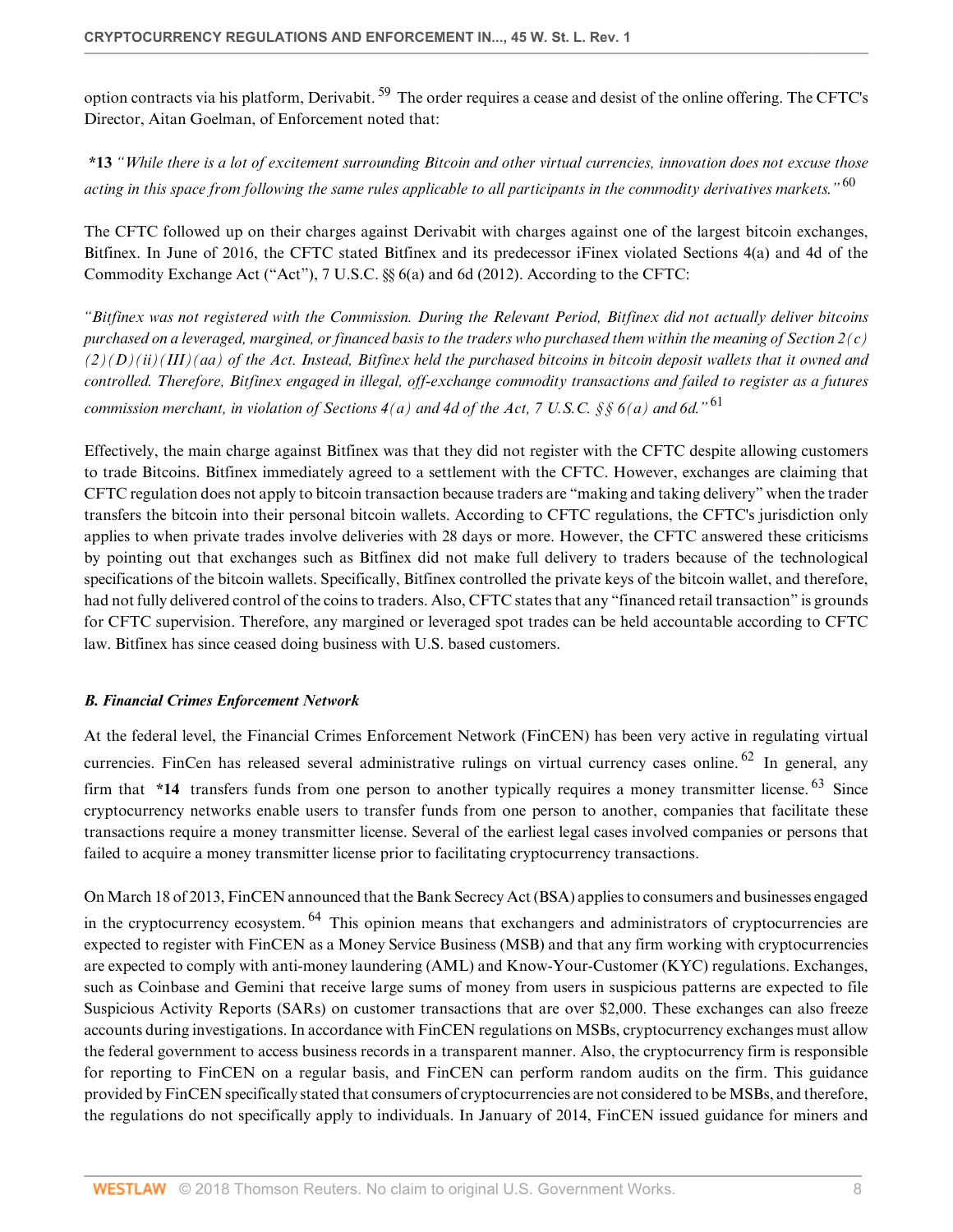<span id="page-8-1"></span>further clarification of the 2013 virtual currency guidance. According to FinCEN, miners, or individuals that perform transaction validation in a decentralized proof-of-work consensus network, are not required to register as a MSB in most cases. <sup>[65](#page-19-13)</sup> Furthermore, companies that develop software that enable users to trade cryptocurrencies are also not subject to registering as a MSB with FinCEN. [66](#page-19-14)

<span id="page-8-2"></span>Two years later, on May 5, 2015, FinCEN and the U.S. Attorney's Office for the Northern District of California (USAO) initiated the first civil monetary penalty action against a cryptocurrency and a cryptocurrency exchange. Ripple Labs, Inc. and its subsidiary, XRP II, LLC, were charged with failing to comply with the BSA. Ripple Labs received a fine of \$700,000 for failing to register with FinCen as an MSB. **\*15** Furthermore, FinCEN accused Ripple of failing to implement and maintain proper AML and KYC protocols. The cryptocurrency associated with Ripple is called XRP. Founded in 2012, Ripple gained a lot of interest with major banks all across the globe. Ripple is an example of a cryptocurrency that relies on a closed blockchain where transactions can only be validated by the company Ripple instead of by a decentralized network of peers. Similar to other cryptocurrencies, Ripple allows its users to send cross-border payments without settlement delays and high fees.

<span id="page-8-3"></span>According to FinCEN, Ripple's lack of adherence to FinCEN regulation enabled money launderers and terrorists to use the cryptocurrency to finance criminal activity.  $^{67}$  $^{67}$  $^{67}$  In addition to the \$700,000, Ripple Labs made a settlement agreement with USAO for \$450,000 to account for criminal or civil activity that occurred because of Ripple's actions. Also, Ripple agreed to fully comply with U.S. government agencies during the investigation.

<span id="page-8-4"></span>During the investigation, Ripple was found guilty of operating without a MSB license. In the "Statement of Facts and Violations," Ripple admitted to failing to adhere to AML regulations on several occasions. [68](#page-19-16) One incidence occurred in September of 2013 when Ripple's subsidiary, XRP II, sold \$250,000 worth of cryptocurrency to a customer without requiring the customer to provide identification. A second offense occurred in November of 2013, when XRP II failed to file a Suspicious Activity Report (SAR) after rejecting a customer's transaction because the legitimacy of the source of funds was put into question during the transaction. Although XRP II was registered with FinCEN, the subsidiary failed to report suspicious activities to the government. However, Ripple's reputation has recovered since that investigation. As of May of 2017, Ripple is the third largest cryptocurrency with a market capitalization of approximately \$10 billion. <sup>[69](#page-19-17)</sup>

<span id="page-8-7"></span><span id="page-8-6"></span><span id="page-8-5"></span>Finally in 2016, FinCEN released further guidance on how cryptocurrencies can be used to facilitate terrorism and cyber- enabled crimes. In May of 2016, the Director of FinCEN, Jennifer Shasky Calvery stated that FinCEN's regulation of virtual currency is trying to balance the interests of preventing terrorism while supporting innovation in financial technology. <sup>[70](#page-20-0)</sup> In October of 2016, FinCEN released further guidance on how cryptocurrencies can be used to facilitate terrorism and cyber- **\*16** enabled crimes. [71](#page-20-1) FinCEN stated that in order to prevent virtual currencies from becoming a conduit for crime, businesses and government agencies must share information about suspicious activity involving this new payment system.

## <span id="page-8-0"></span>*C. Department of Justice*

<span id="page-8-9"></span><span id="page-8-8"></span>The largest and most famous bitcoin related court case arose from the Department of Justice's prosecution of Ross Ulbricht, an operator of an online drug trafficking website called the Silk Road. The DOJ seized 600,000 Bitcoins from Silk Road's wallet, and subsequently, auctioned them off. Ross Ulbricht was sentenced to three life sentences in jail.<sup>[72](#page-20-2)</sup> Prior to shutting down the Silk Road operated by Ross Ulbricht for a period of time, the DOJ also shut down the virtual currency "Liberty Reserve" in 2013. The creator of the Liberty Reserve was sentenced to 20 years in jail and fined \$500,000 for money laundering.<sup>[73](#page-20-3)</sup>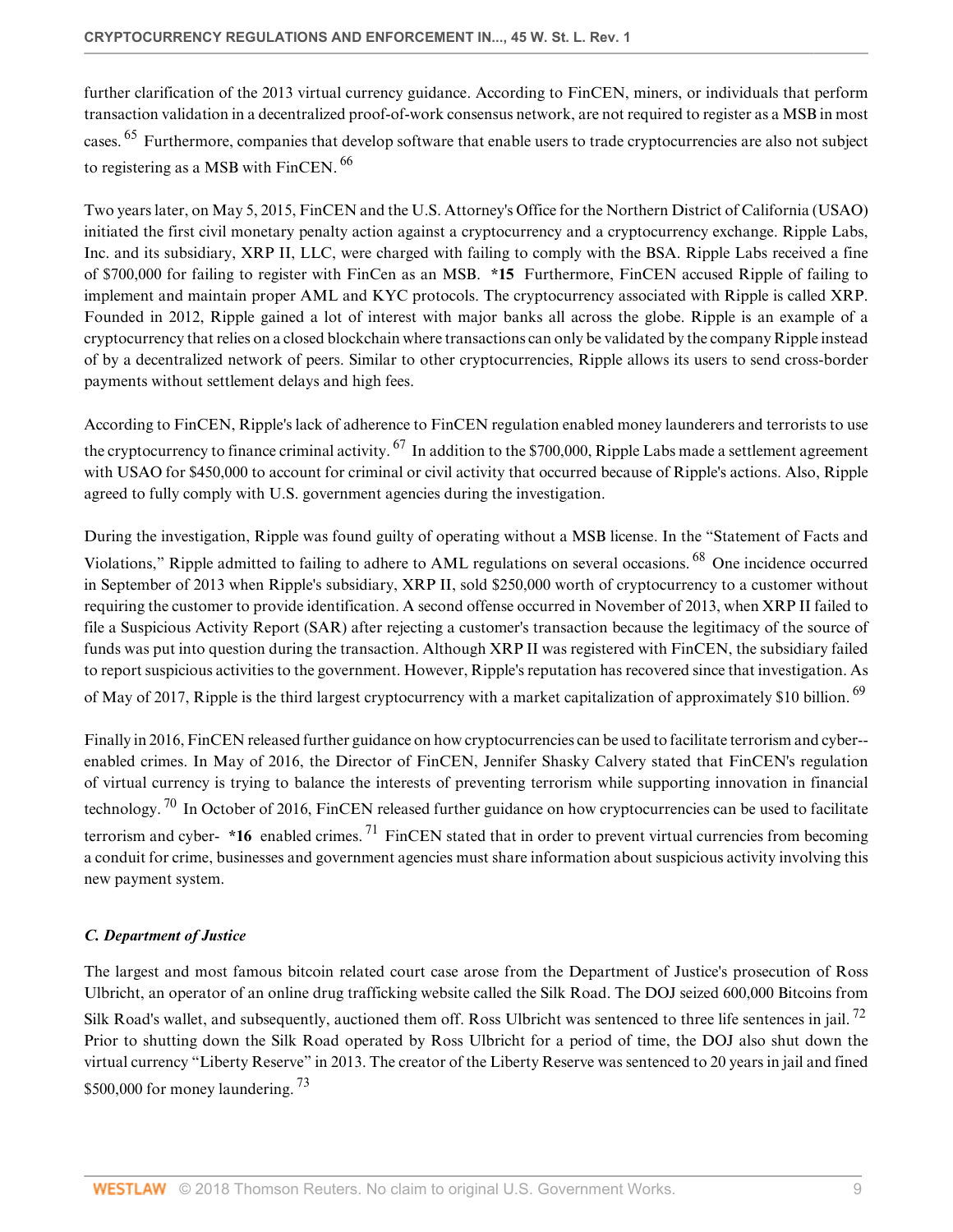In an affidavit by the Department of Justice (DOJ) in March of 2015, an undercover agent of the Homeland Security Investigations team averred,

*"I [Matthew Larsen] am part of a digital currency task force focused on identifying the use of digital currency to launder the proceeds of criminal activity. As part of this task force, I have been involved in several investigations into unlicensed digital currency exchangers and narcotics distributors on the dark web who use digital currency to receive payment for the sale of narcotics. These investigations have brought my attention to numerous individuals who have been cycling through large amounts of Bitcoin*." [74](#page-20-4)

<span id="page-9-1"></span><span id="page-9-0"></span>Although, the inner-workings of the Homeland Security's virtual currency task force are confidential, the DOJ indicted David Ryan Burchard of trafficking drugs and using virtual currencies to facilitate the transactions.<sup>[75](#page-20-5)</sup>

<span id="page-9-2"></span>After being criticized by the Government Accountability Office (GAO) for "missing an opportunity to address virtual currency tax compliance risks,"<sup>[76](#page-20-6)</sup> the DOJ took public action. In November of 2015, the DOJ held a seminar at the Federal Reserve Bank in San Francisco on the enforcement of digital currency companies. The DOJ stated in an official press release that in attendance were:

<span id="page-9-3"></span>**\*17** *"approximately 175 government and industry participants, including representatives of federal and state law enforcement and regulatory agencies, digital currency and blockchain companies and organizations, and other technology companies and financial institutions,"* [77](#page-20-7)

<span id="page-9-4"></span>At this meeting, Kathryn Haun, the leader of the Digital Currency Task Force, discussed the role of regulation in the virtual currency ecosystem. [78](#page-20-8)

The following year, in November of 2016, the DOJ requested a "John Doe" summons to be issued to Coinbase, Inc. Coinbase was founded in 2012, and is the largest cryptocurrency exchange company in the world. The company is headquarted in San Francisco. Therefore, the DOJ filed the summons in the United States District for the Northern District of California. The DOJ demanded a list of all United States persons who conducted transactions in a "convertible virtual currency" between January 1, 2013 and December 31, 2015. <sup>[79](#page-20-9)</sup> Specifically, the DOJ wanted a list of all individuals that bought and sold bitcoin during that two year time period. According to the government,

<span id="page-9-5"></span>*"Since 2009, the use of virtual currency has increased exponentially. Some users value the relatively high degree of anonymity associated with virtual currency transactions because only a transaction in virtual currency, such as buying goods or services, is public and not the identities of the parties to the transaction. Because of that, virtual currency transactions are subject to fewer third-party reporting requirements than transactions in conventional forms of payment. However, due to this anonymity and lack of third-party reporting, the IRS is concerned that U.S. taxpayers are underreporting taxable income from transactions in virtual currencies. Further, because the IRS considers virtual currencies to be property, United States taxpayers can realize a taxable gain from buying, selling, or trading in virtual currencies. There is a likelihood that United States taxpayers are failing to properly determine and report any taxable gain from such transactions."* [80](#page-20-10)

<span id="page-9-6"></span>The government states their request is in line with [IRC §7609\(f\),](http://www.westlaw.com/Link/Document/FullText?findType=L&pubNum=1012823&cite=26USCAS7609&originatingDoc=If5d353bd53f511e89bf199c0ee06c731&refType=RB&originationContext=document&vr=3.0&rs=cblt1.0&transitionType=DocumentItem&contextData=(sc.Default)#co_pp_ae0d0000c5150) which grants the authority to the government to request a "John Doe" summons. Coinbase has not yet provided the information, although, they are reviewing the request. Some Coinbase customers are also challenging this motion.

In addition to the Coinbase summons issued by the DOJ, the DOJ reported on the case U.S. v. Murgio. In 2016, the United States Attorney for the Southern District of New York convicted Anthony R. Murgio with conspiring to obstructing an examination of a credit union by the National Credit Union Administration (NCUA). He was also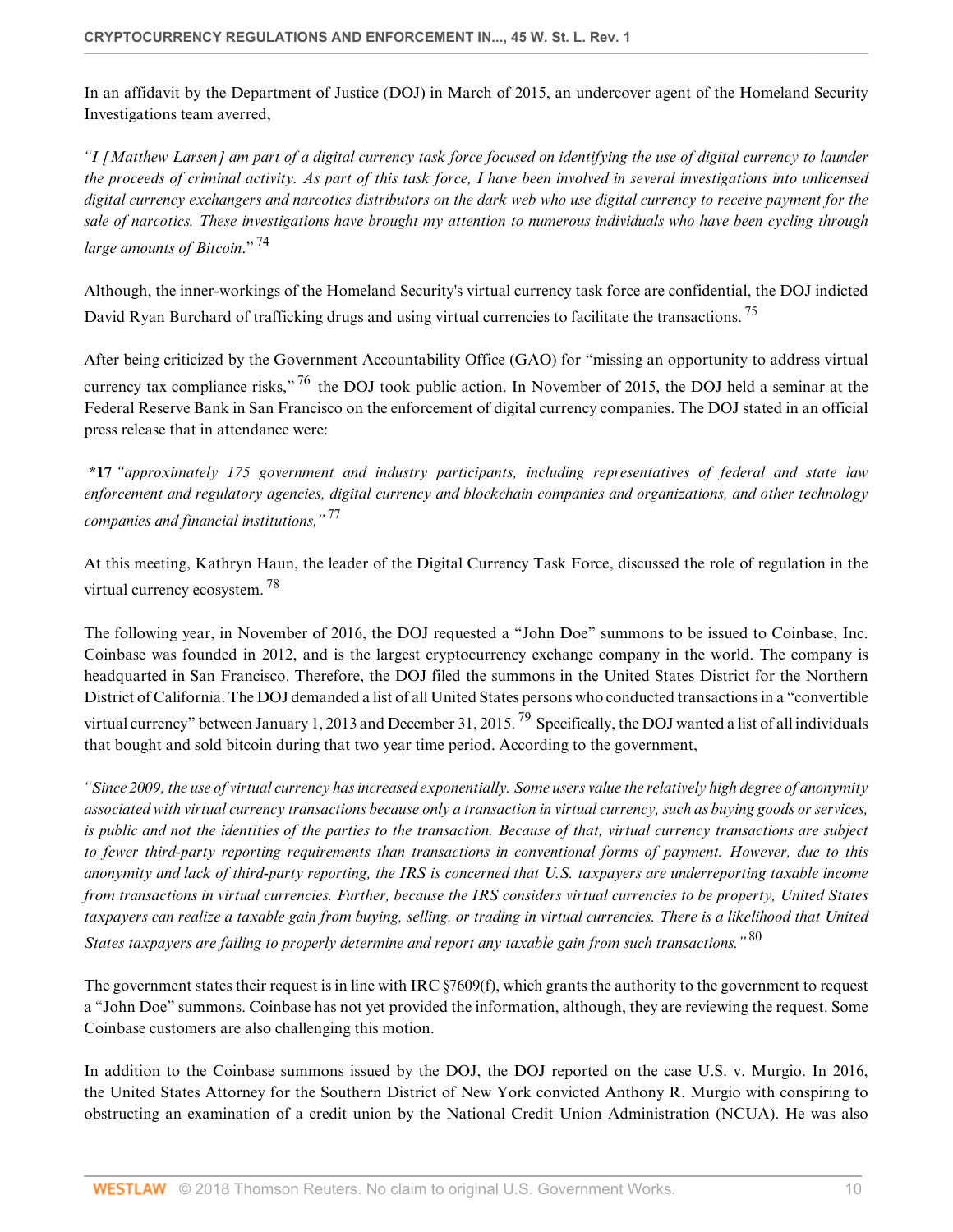convicted along with two other individuals in a case involving a **\*18** multimillion-dollar money laundering business called Coin.mx. According to U.S. Attorney Preet Bharara,

*"Anthony Murgio took a new age approach to an age-old crime of fraud. As he admitted in his guilty plea today, Murgio used Coin.mx, an internet-based Bitcoin exchange, to process over \$10 million in Bitcoin transactions in violation of federal anti-money laundering laws, and then obstructed a regulatory examination to hide his scheme."*

During the court proceedings overseen by U.S. District Judge Alison J. Nathan, Murgio plead guilty to processing over \$10 million in illegal Bitcoin transactions. He also plead guilty to attempted bribery. First, the accused did not follow federal AML and KYC regulations. Secondly, Coin.mx failed to acquire state or federal level licensing required by MSBs by the U.S. Treasury department. The founders of Coin.mx used a fake company referred to as "Collectables Club." This made the business appear to be a members only club that bought and sold collectible memorabilia. Then, Murgio and his partners miscoded customers' credit and debit transactions. This violated banking and credit card regulations. In 2014, Murgio acquired a credit union called HOPE FCU in New Jersey. Murgio admitted to paying over \$150,000 in bribes in order to acquire the credit union. Then, Murgio rerouted all of their customers' transactions through HOPE FCU in order to reduce scrutiny from their customers' banks. In October 2015, the NCUA forced the HOPE FCU into bankruptcy. [81](#page-20-11)

## <span id="page-10-1"></span><span id="page-10-0"></span>*D. Securities Exchange Commission*

<span id="page-10-3"></span><span id="page-10-2"></span>The Securities Exchange Commission (SEC) began investigating cryptocurrencies and blockchain technology as early as January 2014. <sup>[82](#page-20-12)</sup> First, the agency investigated two gambling sites, SatoshiDice and FeedZeBirds. <sup>[83](#page-20-13)</sup> The SEC suspected that bitcoin-denominated securities were being offered on these sites. Specifically, the SEC stated that unregistered stock exchanges were illegal even if they were only issuing bitcoin-denominated securities. After investigating the two companies, the SEC charged the former owner of SatoshiDice and FeedZeBirds with selling unregistered securities. In an interesting twist, a few months later, in October of 2014, the former SEC Chair Arthur Levitt joined BitPay. Bitpay is the largest bitcoin payment processor and works with over 125,000 merchants worldwide. [84](#page-20-14) Also that **\*19** year, the SEC released an advisory warning that "both fraudsters and promoters of high-risk investment schemes may target bitcoin users." $85$ 

<span id="page-10-6"></span><span id="page-10-5"></span><span id="page-10-4"></span>The most recent SEC judgment was the rejection of the Winklevoss Twin's Bitcoin Trust Exchange Traded Fund (ETF). On March 10, 2017, the SEC denied the Bats BZX Exchange from listing trust shares of the Winklevoss Bitcoin Trust. <sup>[86](#page-20-16)</sup> According to the decision,

*"The Commission believes that, in order to meet this standard, an exchange that lists and trades shares of commodity-trust exchange-traded products ("ETPs") must, in addition to other applicable requirements, satisfy two requirements that are dispositive in this matter. First, the exchange must have surveillance-sharing agreements with significant markets for trading the underlying commodity or derivatives on that commodity. And second, those markets must be regulated*.

*Based on the record before it, the Commission believes that the significant markets for bitcoin are unregulated. Therefore, as the Exchange has not entered into, and would currently be unable to enter into, the type of surveillance-sharing agreement that has been in place with respect to all previously approved commodity-trust ETPs--agreements that help address concerns about the potential for fraudulent or manipulative acts and practices in this market--the Commission does not find the proposed rule change to be consistent with the Exchange Act."* [87](#page-20-17)

<span id="page-10-7"></span>Later that month, the SEC rejected a second application to list a financial bitcoin product regarding the SolidX Bitcoin Trust and the Intercontiental Exchange's applications. On March 29, 2017, the SEC found that bitcoin markets are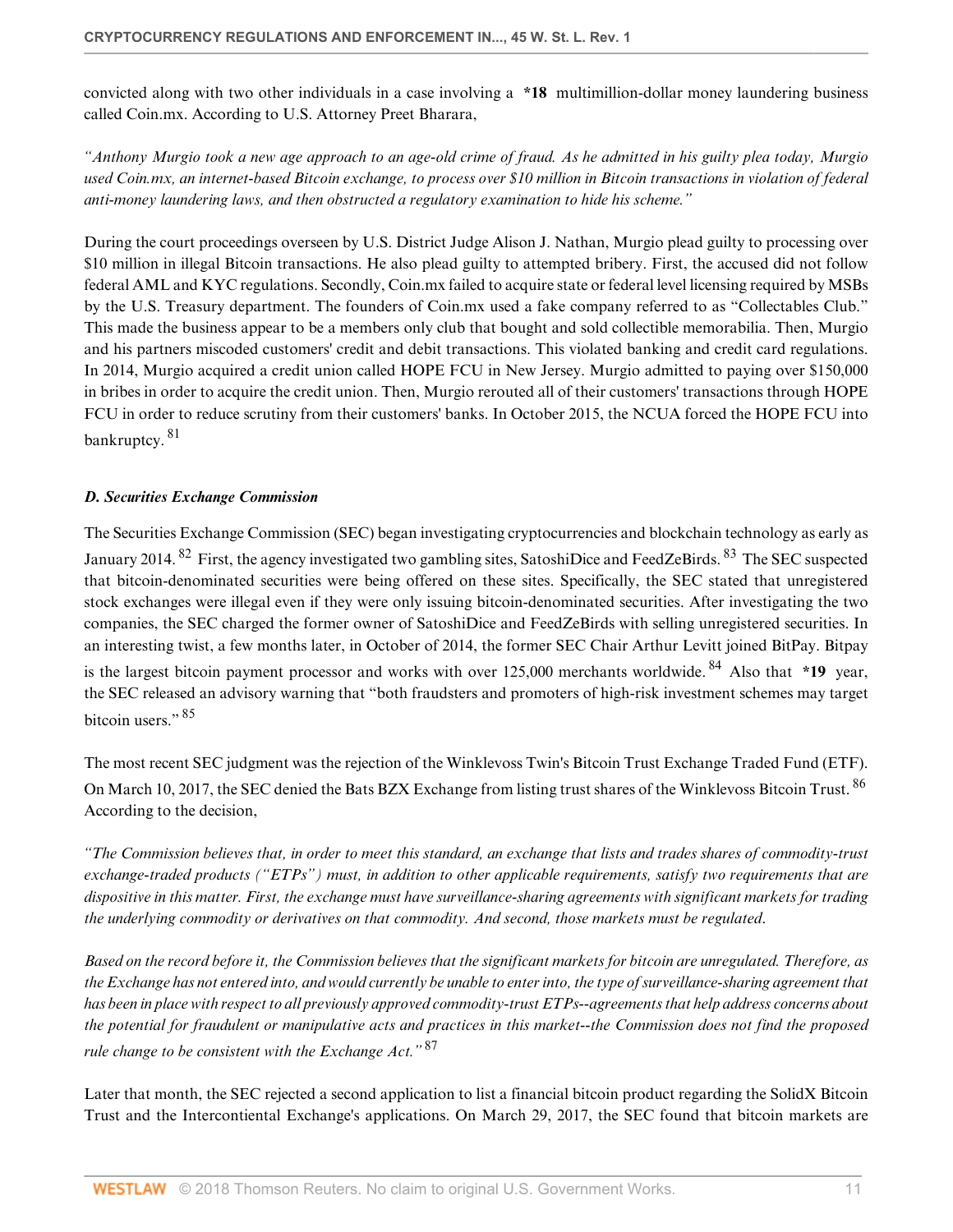<span id="page-11-2"></span>unregulated, which does not allow for investment vehicles with underlying bitcoin assets to be listed on the CBOE or any other exchange. [88](#page-21-0)

#### <span id="page-11-0"></span>*E. Internal Revenue Service*

<span id="page-11-5"></span><span id="page-11-4"></span><span id="page-11-3"></span>According to the U.S. Internal Revenue Service (IRS), gains from virtual currency investments are subject to the capital gains tax. On March 25 of 2014, the IRS issued a guidance document, IR-2014-36 that states, "an individual who 'mines' virtual currency as a trade or business [is] subject to self-employment tax." <sup>[89](#page-21-1)</sup> However, the government states that, "virtual currency is not classified as currency that could generate foreign currency gain or loss for U.S. federal tax purposes." [90](#page-21-2) In this document, the IRS states that cryptocurrencies will be classified as property for federal **\*20** taxation purposes. [91](#page-21-3) This guidance established that general tax principles that apply to regular property transaction also apply to virtual currency transactions. Therefore, businesses that accept bitcoin and other cryptocurrencies for goods and services must pay income taxes on payments. When cryptocurrencies are used to make payments, IRS policies concerning information reporting on property transactions are applicable. <sup>[92](#page-21-4)</sup> Businesses that pay employee wages in bitcoin are taxable to the employee and must be reported by the employer on the Form W-2.  $93$  Furthermore, payroll and federal income taxes are applicable for wages paid in cryptocurrencies. Employers that hire freelancers or independent contractors, and self-employed workers are required to file a Form 1099 to declare their income in cryptocurrency. In order to determine what value should be paid on bitcoin income, the IRS states that taxpayers must estimate the fair market value of the bitcoin during the time of receiving the payment.

<span id="page-11-7"></span><span id="page-11-6"></span>*"For U.S. tax purposes, transactions using virtual currency must be reported in U.S. dollars. Therefore, taxpayers will be required to determine the fair market value of virtual currency in U.S. dollars as of the date of payment or receipt. If a virtual currency is listed on an exchange and the exchange rate is established by market supply and demand, the fair market value of the virtual currency is determined by converting the virtual currency into U.S. dollars (or into another real currency which in turn can be converted into U.S. dollars) at the exchange rate, in a reasonable manner that is consistently applied."* [94](#page-21-6)

<span id="page-11-8"></span>In addition to the guidance provided by the IRS, the Department of Justice (DOJ) is also helping the IRS track down cryptocurrency users that do not pay income on cryptocurrency gains. The details of the DOJ's proceedings concerning these possible tax evasions are outlined in the section on the DOJ found in part C of Chapter II.

## <span id="page-11-1"></span>*F. Federal Trade Commission*

<span id="page-11-11"></span><span id="page-11-10"></span><span id="page-11-9"></span>The Federal Trade Commission has targeted one major case over the past few years. The case involved Americanbased Bitcoin miners. Specifically, Butterfly Labs was accused of deceiving thousands of consumers about the product offering of Butterfly Labs. The company falsely represented the availability of their proprietary mining machines, and the profitability of their mining machines. <sup>[95](#page-21-7)</sup> Furthermore, the owners were unable to refund customers' up-front payments despite being unable to deliver the customers' mining equipment as ordered. During a two-year period, **\*21** Butterfly Labs received hundreds of orders and thousands of dollars from customers. <sup>[96](#page-21-8)</sup> However, the company failed to deliver the mining equipment as promised. Once the mining equipment was developed, the company turned on the miners and mined cryptocurrencies with the machines before they sent them to customers.  $97$  This action led to more mining power entering the bitcoin network, which led to an increase in the difficulty of solving a mathematical nonce on the bitcoin network. Once the customers received their miners, the hardware was outdated and practically useless because the difficulty target set by the bitcoin software protocol had increased dramatically. At this point, the customers demanded refunds because promises of hardware profitability made by Butterfly Labs were not kept. Butterfly Labs refused to return customers' money and did not disclose that they mined with their customers' machines before sending them to customers.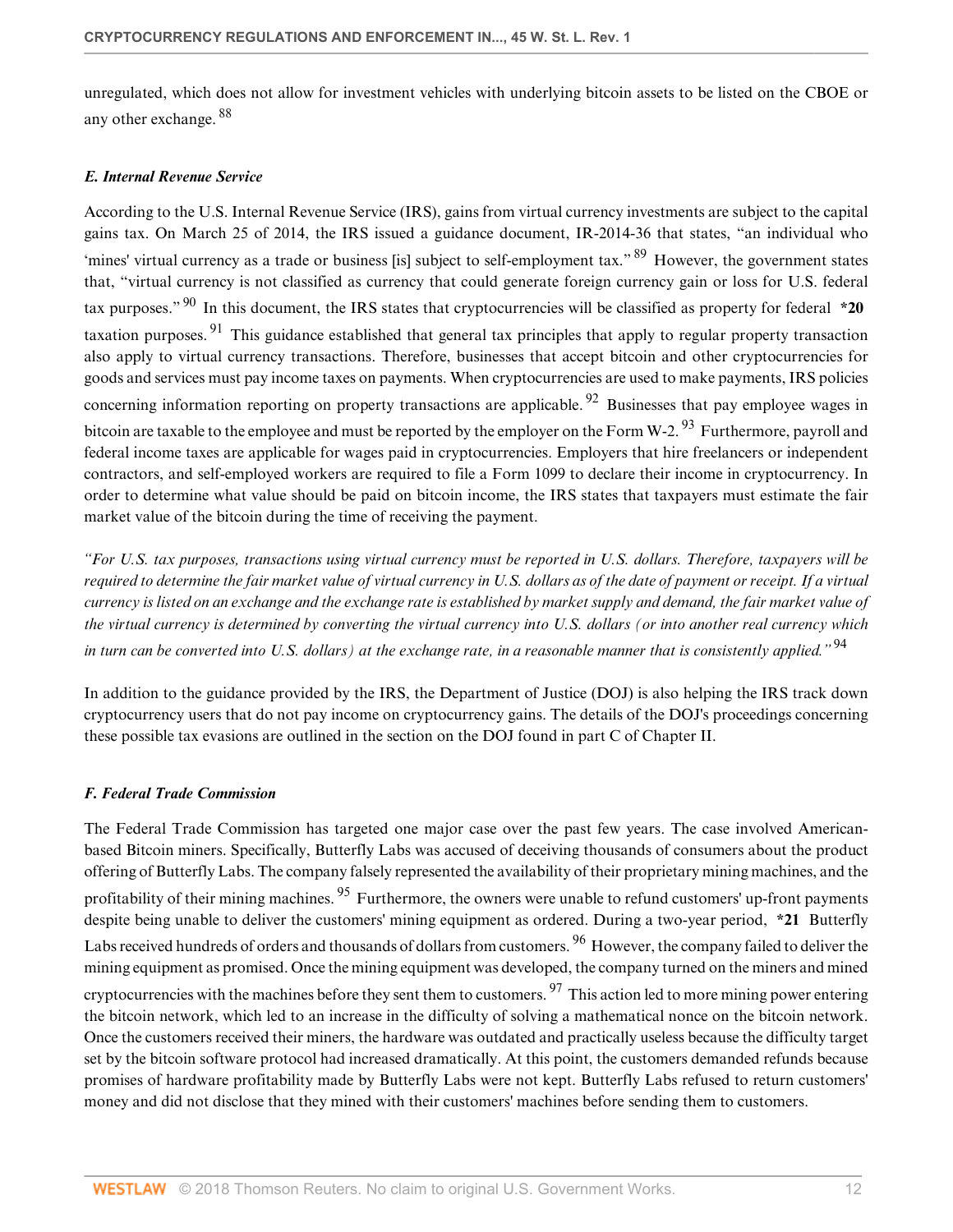<span id="page-12-3"></span>The vice president, Sonny Vleisides, and the general manager, Darla Drake, were both issued monetary fines by the Federal Trade Commission.<sup>[98](#page-21-10)</sup> According to the Director of the FTC's Bureau of Consumer Protection, Jessica Rich,

<span id="page-12-4"></span>*"Even in the fast-moving world of virtual currencies like Bitcoin, companies can't deceive people about their products .... These settlements will prevent the defendants from misleading consumers."* [99](#page-21-11)

<span id="page-12-6"></span><span id="page-12-5"></span>However, the defendant's claim that they are unable to afford to make payments on their settlement amounts due to lack of funds available. Vleisides and Butterfly Lab's settlement will be suspended after a payment of \$4,000 and \$15,000 respectively.  $100$  Drake's settlement will be suspended once she gives the cash value of all of the bitcoins mined using company machines to the FTC. [101](#page-21-13)

## <span id="page-12-0"></span>**IV. STATE LAWS PERTAINING TO CRYPTOCURRENCY AND THE BLOCKCHAIN TECHNOLOGY**

Several states in the U.S. are currently working on legislation specifically for cryptocurrencies. The disparate decisionmaking bodies have created a patchwork regulatory landscape for cryptocurrencies and blockchain technology.

# <span id="page-12-1"></span>*A. New York*

<span id="page-12-8"></span><span id="page-12-7"></span>In 2015, New York released the "BitLicense" that is required by any virtual currency company serving New York residents or business owners that commute into **\*22** New York. [102](#page-21-14) The New York State Department of Financial Services (NYDFS) established the BitLicense in order to provide "guardrails that protect consumers and root out illicit activity--without stifling beneficial innovation." [103](#page-21-15) According to the legislation, anyone involved in any of the following activities in the state of New York is required to obtain a BitLicense: [104](#page-21-16)

<span id="page-12-9"></span>Virtual currency transmission

Storing, holding, or maintaining custody or control of virtual currency on behalf of others

Buying and selling virtual currency as a customer business

Performing exchange services as a customer business

Controlling, administering, or issuing a virtual currency.

<span id="page-12-12"></span><span id="page-12-11"></span><span id="page-12-10"></span>Out of 22 applications over the past two years, only three firms are legally authorized to engage in virtual currency business activity pursuant to New York's BitLicense, including Coinbase, Ripple, and Circle. [105](#page-21-17) Coinbase is a virtual currency exchange headquarted in San Francisco, California. The company allows users to buy and sell virtual currencies against fiat currencies including euros and US dollars. Coinbase has served over five million unique customers across the world. <sup>[106](#page-21-18)</sup> In the U.S., Coinbase is licensed to engage in money transmission in thirty-eight jurisdictions, including New York. <sup>[107](#page-21-19)</sup> Although, the Winklevoss' cryptocurrency exchange, Gemini, has not received the BitLicense, the NYDFS has granted the firm a banking charter. <sup>[108](#page-21-20)</sup> The only other virtual currency exchange to receive a banking charter from the NYDFS is the itBit Trust Company.  $109$ 

# <span id="page-12-14"></span><span id="page-12-13"></span><span id="page-12-2"></span>*B. California*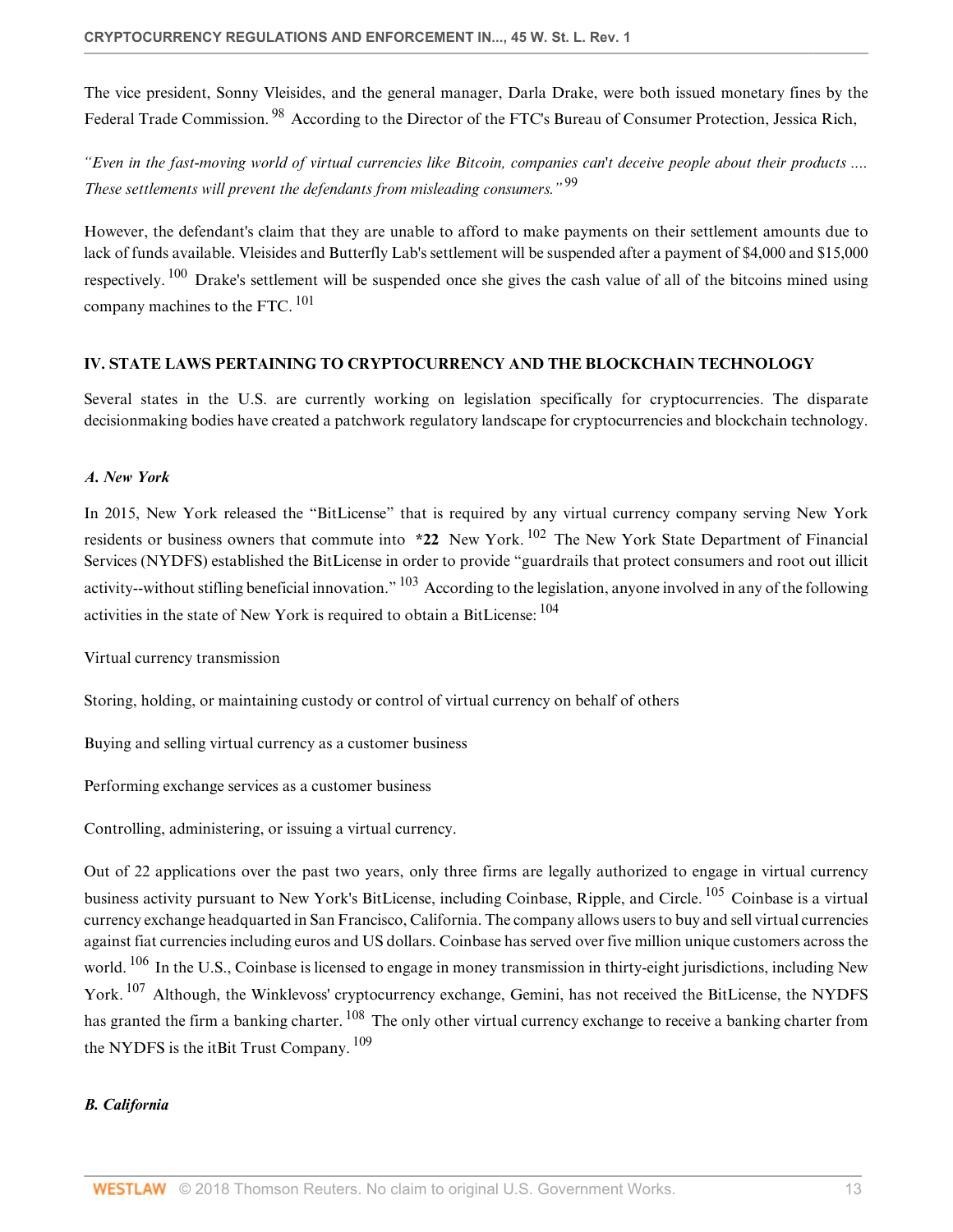<span id="page-13-3"></span><span id="page-13-2"></span>Early on in California, regulators began to take action concerning cryptocurrencies. A democrat from Sacramento, California Assemblyman Roger Dickinson, sponsored a proposed legislation bill that would legalize all **\*23** cryptocurrencies. Assembly Bill 129 was sent forth in June of 2014.  $^{110}$  $^{110}$  $^{110}$  However, the bill was not met with an enthusiastic response. Instead, the California Legislature is working on a new set of rules specifically designed for virtual currencies and inspired by the New York BitLicense. The *Virtual Currency Act* was a bill proposed to the California Legislature on February 17, 2017. <sup>[111](#page-22-0)</sup> The predecessor to this proposal, the Assembly Bill (A.B.) 1123, was released by the Legislature in August of 2016. This bill, submitted by Democrat Matthew Debabneh, <sup>[112](#page-22-1)</sup> is designed to set forth a licensing scheme for virtual currency companies in California. Similarl to the New York BitLicense, already established banks would not be required to apply for the California Virtual Currency License if they wish to engage in cryptocurrency business activities. However, the bill would be required for any new businesses that do not have a bank charter. As stated in A.B. 1123, <sup>[113](#page-22-2)</sup>

<span id="page-13-5"></span><span id="page-13-4"></span>*"The bill would prohibit a person from engaging in any virtual currency business, as defined, in this state unless the person is licensed by the Commissioner of Business Oversight or is exempt from the licensure requirement, as provided. The bill would require applicants for licensure, including an applicant for licensure and approval to acquire control of a licensee, to pay the commissioner a specified nonrefundable application fee and complete an application form required to include, among other things, information about the applicant, prior virtual currency services provided by the applicant, a sample form of receipt for transactions involving the business of virtual currency, and specified financial statements. The bill would make these licenses subject to annual renewal and would require a renewal fee paid to the commissioner in a specified amount. The bill would require licensees to annually pay the commissioner a specified amount for each licensee branch office. The bill would require applicants and licensees to pay the commissioner a specified hourly amount for the commissioner's examination costs, as provided. The bill would also require the commissioner to levy an assessment each fiscal year, on a pro rata basis, on licensees in an amount sufficient to meet the commissioner's expenses in administering these provisions and to provide a reasonable reserve for contingencies ...."*

Regulation of this nature enacted in California would impact the cryptocurrency economy because several of the largest cryptocurrency companies are headquartered in California including Coinbase, Kraken, Airbitz, Blockstream, BTCJam, ChangeTip, and Pantera Capital.

## <span id="page-13-0"></span>*C. Washington State*

<span id="page-13-6"></span>In December of 2014, the Department of Financial Institutions (DFI) in Washington State formed the "Emerging Payments Task Force" during the annual Conference of State Bank Supervisors (CSBS). By September of 2015, the CSBS \*24 released a model regulatory framework for virtual currencies. <sup>[114](#page-22-3)</sup> The guideline states that,

<span id="page-13-7"></span>*"After engagement with industry participants, state and federal regulators, and other stakeholders, CSBS concluded that activities involving third party control of virtual currency, including for the purposes of transmitting, exchanging, holding, or otherwise controlling virtual currency, should be subject to state licensure and supervision."* [115](#page-22-4)

<span id="page-13-9"></span><span id="page-13-8"></span>According to a the government of Washington State, virtual currencies, "also known as digital currency or crypto-currency, is a medium of exchange not authorized or adopted by a government."<sup>[116](#page-22-5)</sup> Despite not being an official medium of exchange, in Washington State, virtual currencies such as Bitcoin were added to the definition of "Money Transmission" in December of 2014. All currencies and virtual currencies in the state of Washington are subject to the Uniform Money Services Act (UMSA), chapter 19.230 RCW. <sup>[117](#page-22-6)</sup> Similar to California and New York laws, governments, banks, and credit unions are not subject to the act.

## <span id="page-13-1"></span>*D. Florida*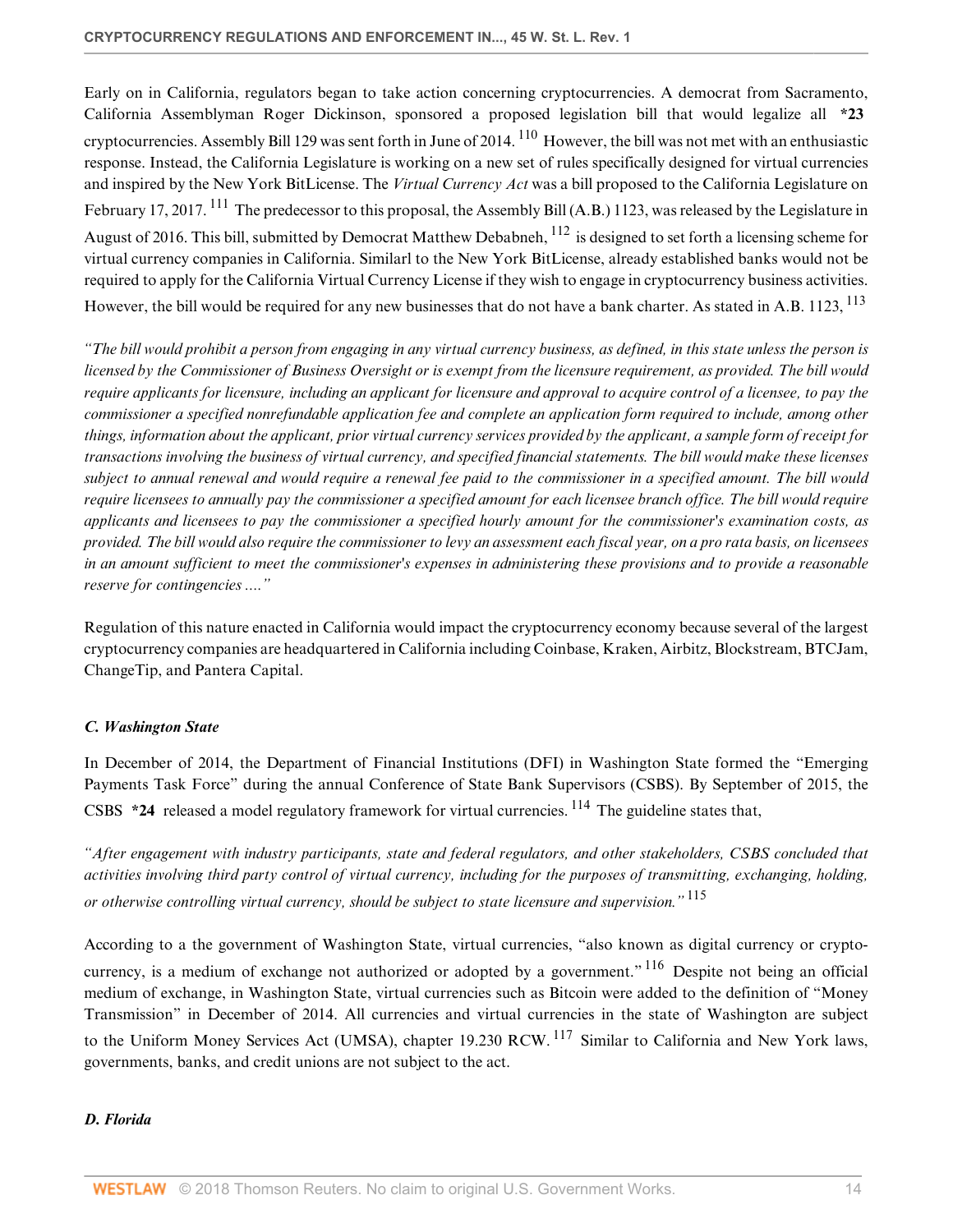<span id="page-14-1"></span>In May 2017, Florida House Bill 1379 was passed, which defined virtual currency as a "means a medium of exchange in electronic or digital format that is not a coin or currency of the United States or any other country." Furthermore, the act prohibits its use in laundering criminal proceeds.  $^{118}$  $^{118}$  $^{118}$  The bill adds the term "virtual currency" to the definition of "monetary instruments" under Florida's Money Laundering Act. The State Governor is currently deciding on the legislation. Now in the state of Florida, criminals that use bitcoin will be charged with money laundering in addition to the underlying criminal activity. According to Democratic House Representative, Jose Felix Diaz, "Cyber criminals have taken advantage of our antiquated laws for too long". <sup>[119](#page-22-8)</sup> Diaz, the sponsor of the bill, also stated that "Bitcoin" bypasses the traditional banking system, and our state's laws simply had not caught up to the upsurge in criminality in the world of cybercurrency". [120](#page-22-9)

<span id="page-14-3"></span><span id="page-14-2"></span>Florida has a long running history with rulings regarding bitcoin and cryptocurrencies. The case of State of Florida v. Michell Espinoza lasted three years. After being arrested for selling bitcoins to an undercover agent in Miami in 2013, Espinoza was accused of money laundering \$31,000 worth of bitcoin. A similar case **\*25** was made by the Miami Police Department against another bitcoin seller a few days after the original arrest of Espinoza. In an undercover sting operation, police officers contacted Pascal Reid, a seller that advertised on the peer-to-peer bitcoin exchange LocalBitcoins.com. Localbitcoins.com is a Finish-based exchange that is regulated and fully cooperates with law enforcement agencies. Espinoza and Reid pleaded guilty to "acting as an unlicensed money broker." However, at the hearing in May of 2016, Miami-Dade Circuit Judge, Teresa Mary Pooler, dismissed all charges against Espinoza. In the proceedings, the judge stated, "This court is unwilling to punish a man for selling his property to another, when his actions fall under a statute that is so vaguely written that even legal professionals have difficulty finding a singular meaning." <sup>[121](#page-22-10)</sup> Reid agreed to a plea deal of probation and no jail time. Part of the deal was teaching the Miami PD about bitcoin and cryptocurrencies.

## <span id="page-14-4"></span><span id="page-14-0"></span>*E. Hawaii*

<span id="page-14-5"></span>Hawaii's Division of Financial Institutions (DFI) stated in September of 2016, that digital currency exchanges and custodians, or wallet providers, must hold cash reserves that equal the value of the cryptocurrency in U.S. dollars that the business holds for clients. [122](#page-22-11) Coinbase, the largest cryptocurrency exchange in the world, is complying with the DFI's policy by withdrawing services to Hawaiian customers. In a press release, Coinbase stated that,

<span id="page-14-6"></span>*"This policy is obviously untenable. No digital currency business--and frankly, no commercially viable business anywhere- has the capital to supplement every customer bitcoin with redundant dollar collateral."* [123](#page-22-12)

<span id="page-14-7"></span>Coinbase's claims that the DFI's regulation is impossible to comply with, although, Coinbase stated they are happy to serve Hawaiian customers again if a revision of the policy is made. This unexpected news came after a particularly friendly cryptocurrency bill was proposed in Hawaii in January of 2017. House Bill 1481 was filed in order to develop a digital currency working group.  $124$  The goal of the group would be to explore the uses of blockchain technology by governments and businesses. According to the proponents of the bill, Democratic Reps Chris Lee and Mark Nakashima, the technology may help bolster Hawaii's tourism and technology adoption. Democratic Reps Chris Lee and Mark Nakashimaa stated that:

<span id="page-14-8"></span>**\*26** *"The legislative finds that leading industries and governments are quickly adopting innovative technology to defend against cyberattacks and revolutionize products and services for the twenty-first century."* [125](#page-22-14)

Also, the bill stated that this technology can support tourism in Hawaii: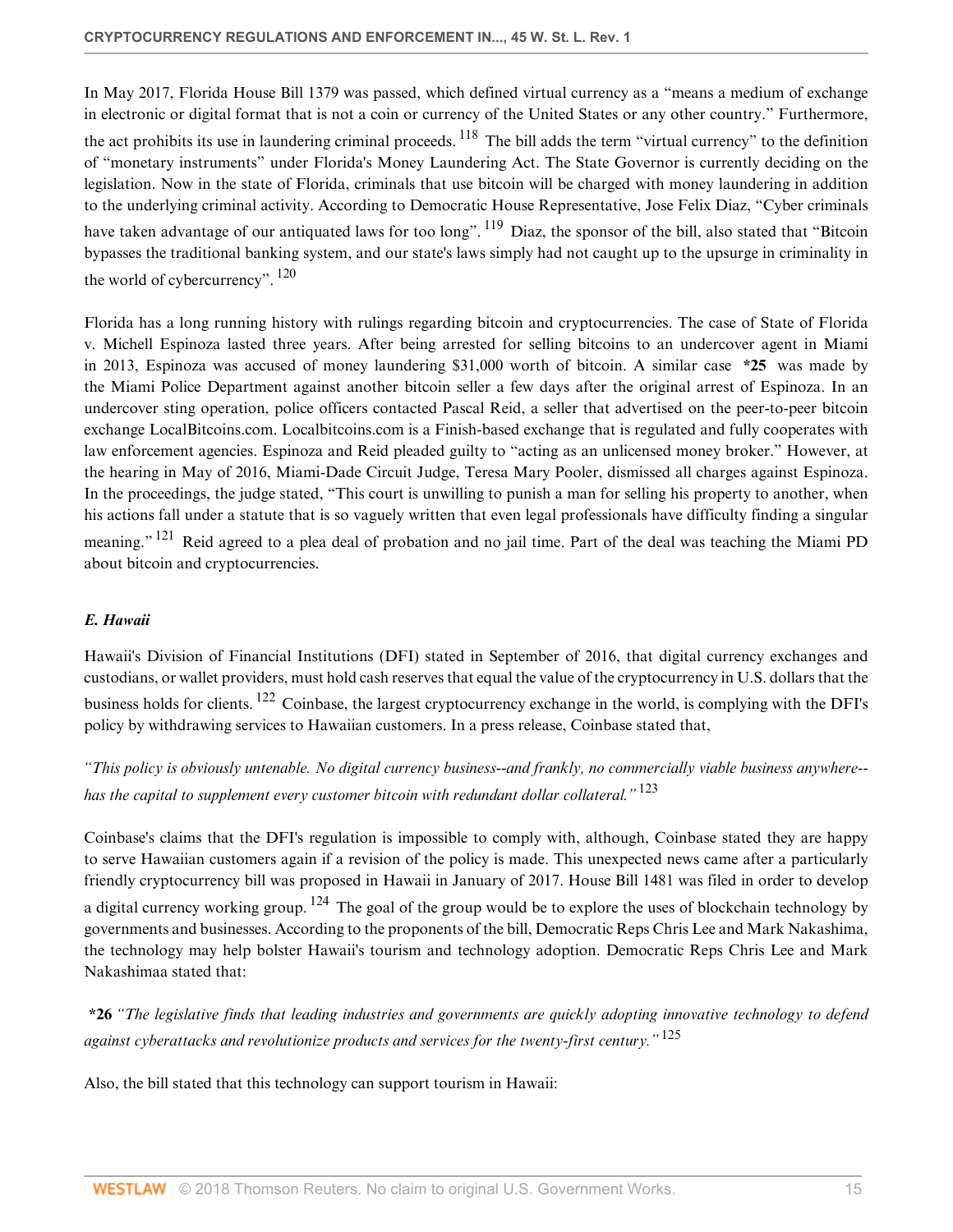*"Digital currencies such as bitcoin have broad benefits for Hawaii. A large portion of Hawaii's tourism market comes from Asia where the use of bitcoin as a virtual currency is expanding. Hawaii has the unique opportunity to explore the use of blockchain technology to make it easier for visitors to consume local goods and services and to drive the tourism economy."* [126](#page-22-15)

<span id="page-15-2"></span>Overall, Hawaii appears to be moving in two divergent paths, one that forces cryptocurrency businesses to leave that State, and the other that supports the prosperity of cryptocurrency related businesses.

# <span id="page-15-0"></span>*F. Arizona*

<span id="page-15-3"></span>Similar to Hawaii's cryptocurrency bill, the State of Arizona also passed a bill that supports businesses using blockchain technology. In March of 2017, the State Governor signed Bill 2417 into law. <sup>[127](#page-22-16)</sup> The bill declares that blockchains can be used to record data and that blockchains are "considered to be in an electronic format and to be an electronic record." In addition, the legislation defined smart contacts and also supported their public use. According to Bill 2417,

*"1. "Blockchain Technology" means distributed ledger technology that uses a distributed, decentralized, shared and replicated ledger, which may be public or private, permissioned or permissionless, or driven by tokenized crypto economics or tokenless. The data on the ledger is protected with cryptography, is immutable and auditable and provides and uncensored truth*.

*2. "Smart contract" means an event-driven program, with state, that runs on a distributed, decentralized, shared and replicated leger and that can take custody over and instruct transfer of assets on that ledger."*

<span id="page-15-4"></span>The bill outlined that businesses and governments that can use this technology, including the State of Nevada. The Nevada House of representatives unanimously supported the bill from legislators while only one senator voted against the legislation. In addition to Bill 2417, Arizona legislatures are also working on another blockchain-related piece of legislation. Specifically, House Bill 2216 states that blockchains should not be used as registries for gun ownership. <sup>[128](#page-22-17)</sup>

**\*27** Several other states including Maine, New Hampshire, Vermont, North Dakota, Illinois, and Nevada are all working on legislation. In anticipation of more federal and state level regulations, several cryptocurrency companies have left the U.S. including Ethereum, ShapeShift, and BitMex. Most States have their own money services business license requirements and each of the States requirements are different. Although there is some overlap, having every state audit a business every year creates a significant amount of waste, confusion, and inefficiencies. Therefore, new solutions such as the FED's initiative to provide licensing that acts as a preemption on the state money transmitter license requirements should be considered. During a recent release by the Office of the Comptroller of Currency (OCC), has announced plans to issue a special charter for financial technology (FinTech) companies that offer services similar to tradition bank. <sup>[129](#page-22-18)</sup> In March of 2017, the OCC announced that FinTech companies can apply to be special national bank charters (SPNBs). [130](#page-22-19) This will help ensure that cryptocurrency firms receive government oversight and work under the consumer protection framework. A federal level license system should help financial technology firms to operate in the different states without each firm having to apply for permission to operate in each state.

## <span id="page-15-6"></span><span id="page-15-5"></span><span id="page-15-1"></span>*G. Uniform Regulation of Virtual-Currency*

<span id="page-15-7"></span>The Uniform Regulation of Virtual-Currency Businesses Act (URVCBA), completed by the Uniform Law Commission in 2017, provides a statutory framework for the regulation of companies engaging in "virtual-currency business activity". <sup>[131](#page-22-20)</sup> According to the law, a virtual-currency business activity means, "exchanging, transferring, or storing virtual currency; holding electronic precious metals or certificates of electronic precious metals; or exchanging digital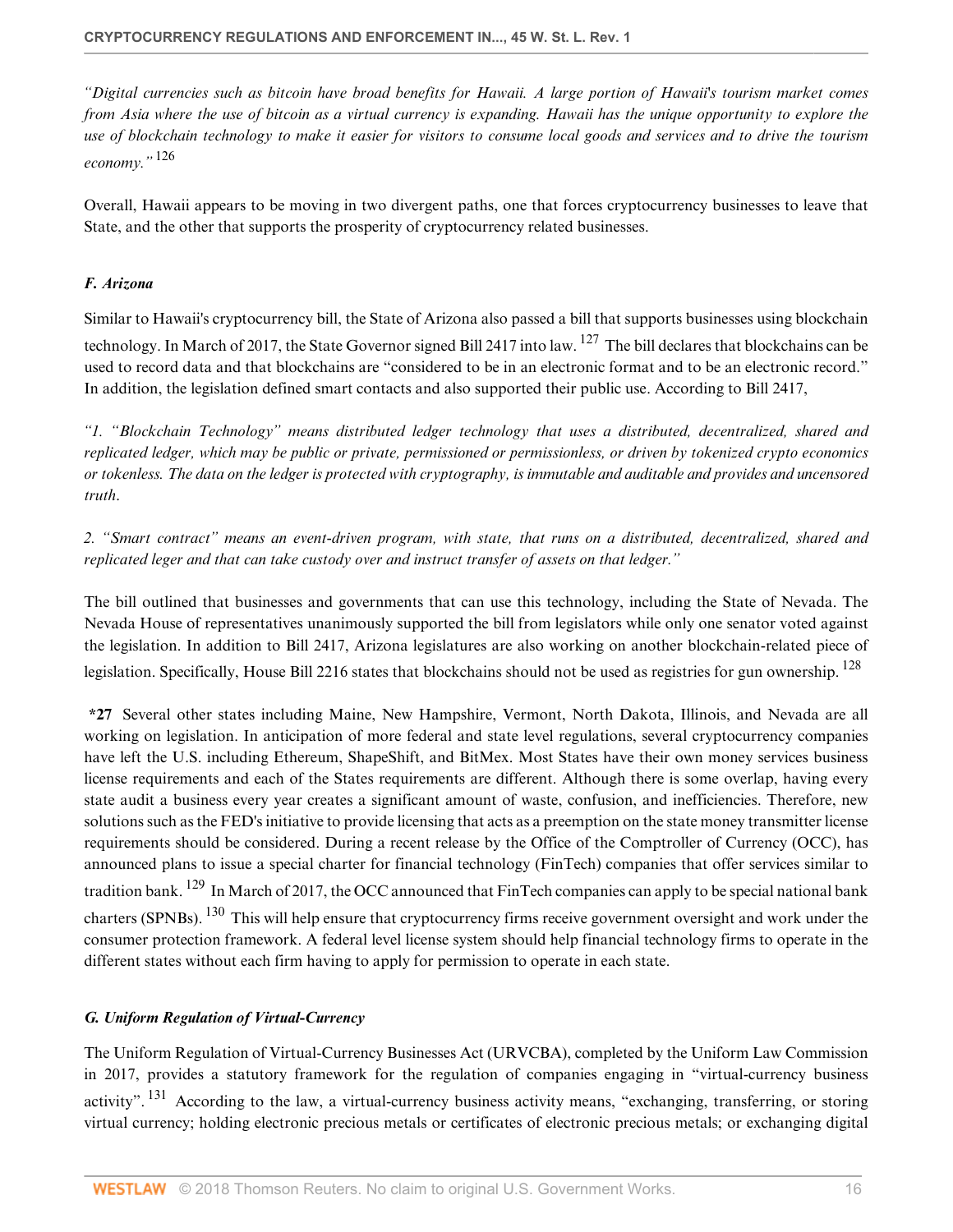representations of value within online games for virtual currency or legal tender." The URVCBA's unique, three-tiered structure clarifies whether an individual or company engaging in virtual currency business activity is (1) exempt from the act; (2) must register; or (3) must obtain a license. The URVCBA also contains numerous consumer protections.

The model law is incredibly well-drafted and provides clear guidance to virtual-currency businesses as to how they should operate. States should consider adoption of the URVCBA instead of relying on antiquated money transmitter laws. The URVCBA provides specific legal guidance that is easily understandable by market participants, regulators and the courts.

#### <span id="page-16-1"></span>**\*28 V. CONCLUSION**

Bitcoin's rise as an alternative payment method and investment vehicle has lead to a growing cryptocurrency ecosystem. The wild-wild west days of cryptocurrency innovation appears to be over. Federal and State agencies are closely monitoring cryptocurrency businesses such as Bitcoin-based banks and exchanges, and taking action when necessary against crimes related to money laundering and fraudulent activity. In response, several leading cryptocurrency firms have left the U.S. Individual States require additional legal hurdles and licensing before being able to operate legally within each State. Some firms, such as Ethereum and Shapeshift, have left the U.S. entirely due to friendlier legal environments in countries such as Switzerland. The difficult challenge for lawmakers is to design laws that stimulate innovation while protecting consumer welfare and satisfaction. Congress should act to preempt state laws if a cryptocurrency company obtains a federal license. The goal of fostering innovation while protecting customers can be accomplished if Congress acts to allow cryptocurrency and blockchain companies to obtain a reasonably attainable federal license. Within the government, the distributed ledger technology can help each department communicate digitally while providing an auditable trail. Election committees, social security issuance, passport and government identification card issuance, deed registration, marriage registration, and tax collection can benefit from the distributed ledger technology. The government must determine if intervention is necessary, and if so, how to intervene. As policymakers struggle to catch-up, the effort to develop an appropriate regulatory regime for virtual currency will be a major topic of research and discussion over the coming years.

#### Footnotes

- <span id="page-16-0"></span>[a1](#page-0-0) Scott D. Hughes is a licensed civil and criminal attorney in California practicing in State and Federal Court. He is a graduate of the Blockchain Academy in London and regularly litigates cases before various government agencies.
- <span id="page-16-2"></span>[1](#page-1-1) Jerry Brito et al., *[Bitcoin Financial Regulation: Securities, Derivatives, Prediction Markets, and Gambling](http://www.westlaw.com/Link/Document/FullText?findType=Y&serNum=0426878887&pubNum=0129177&originatingDoc=If5d353bd53f511e89bf199c0ee06c731&refType=LR&originationContext=document&vr=3.0&rs=cblt1.0&transitionType=DocumentItem&contextData=(sc.Default))*, 16 COLUM. SCI. [& TECH. L. REV. 144 \(2014\)](http://www.westlaw.com/Link/Document/FullText?findType=Y&serNum=0426878887&pubNum=0129177&originatingDoc=If5d353bd53f511e89bf199c0ee06c731&refType=LR&originationContext=document&vr=3.0&rs=cblt1.0&transitionType=DocumentItem&contextData=(sc.Default)); Kevin V. Tu & Michael W. Meredith. *[Rethinking Virtual Currency Regulation in the Bitcoin](http://www.westlaw.com/Link/Document/FullText?findType=Y&serNum=0429626282&pubNum=0001281&originatingDoc=If5d353bd53f511e89bf199c0ee06c731&refType=LR&originationContext=document&vr=3.0&rs=cblt1.0&transitionType=DocumentItem&contextData=(sc.Default)) Age*[, 90 WASH. L. REV. 271 \(2015\)](http://www.westlaw.com/Link/Document/FullText?findType=Y&serNum=0429626282&pubNum=0001281&originatingDoc=If5d353bd53f511e89bf199c0ee06c731&refType=LR&originationContext=document&vr=3.0&rs=cblt1.0&transitionType=DocumentItem&contextData=(sc.Default)).
- <span id="page-16-3"></span>[2](#page-1-2) Max I. Raskin, *Realm of the Coin: Bitcoin and Civil Procedure*[, 20 FORDHAM J. CORP. & FIN. L. 969 \(2015\).](http://www.westlaw.com/Link/Document/FullText?findType=Y&serNum=0431172908&pubNum=0139867&originatingDoc=If5d353bd53f511e89bf199c0ee06c731&refType=LR&originationContext=document&vr=3.0&rs=cblt1.0&transitionType=DocumentItem&contextData=(sc.Default))
- <span id="page-16-4"></span>[3](#page-1-3) More information on the decentralized nature of this technology is included in section B.
- <span id="page-16-5"></span>[4](#page-2-1) Stephanie Lo & J. Christina Wang, *Currency Policy Perspectives: Bitcoin as Money?*, 14-4 FED. RESERVE BANK OF BOS. 2 (Sept. 4, 2014), https://www.bostonfed.org/-/media/Documents/Workingpapers/PDF/cpp1404.pdf.
- <span id="page-16-6"></span>[5](#page-2-2) Blockchain with upper case "B" refers to the company, and blockchain in lower case "b" refers to the distributed ledger technology (DLT) underlying the Bitcoin network.
- <span id="page-16-7"></span>[6](#page-2-3) Similarly, the literature refers to the Bitcoin ecosystem with a capitalized "B" and refers to the monetary unit, bitcoin, with a lower case "b."
- <span id="page-16-8"></span><sup>[7](#page-2-4)</sup> BEYOND BITCOIN: THE ECONOMICS OF DIGITAL CURRENCIES 165-168 (2016).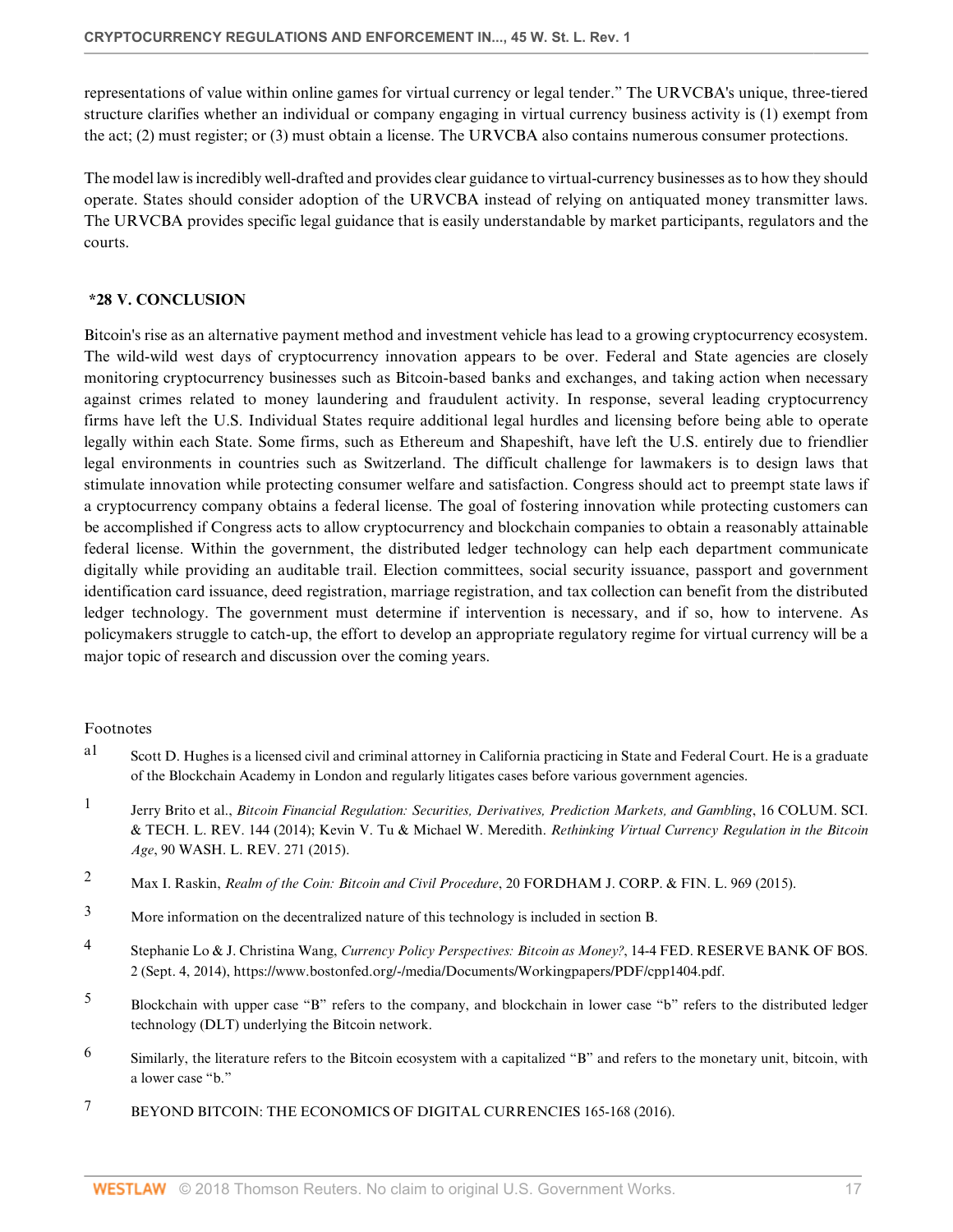- <span id="page-17-0"></span>[8](#page-2-5) *Raskin, supra* note 2, at 969.
- <span id="page-17-1"></span><sup>[9](#page-2-6)</sup> THE BITCOIN BIG BANG: HOW ALTERNATIVE CURRENCIES ARE ABOUT TO CHANGE THE WORLD 14 (2014).
- <span id="page-17-2"></span>[10](#page-2-7) WHAT MOTIVATES PEOPLE TO USE BITCOIN? 351 (2016).
- <span id="page-17-3"></span>[11](#page-2-8) ARVIND NARAYANAN ET AL., BITCOIN AND CRYPTOCURRENCY TECHNOLOGIES: A COMPREHENSIVE INTRODUCTION 90 (2016).
- <span id="page-17-4"></span>[12](#page-2-9) Luke Graham, *Bitcoin's blockbuster week in two charts*, CNBC (May 12, 2017), https://www.cnbc.com/2017/05/12/bitcoinprice-rise-blockbuster-price-in-two-charts.html.
- <span id="page-17-5"></span>[13](#page-2-10) *Cryptocurrency Market Capitalizations*, COINMARKETCAP, http://www.coinmarketcap.com/coins (last visited Oct. 14, 2017).
- <span id="page-17-6"></span>[14](#page-2-11) Satoshi Nakamoto, *Bitcoin: A Peer-to-Peer Electronic Cash System*, BITCOIN, https://bitcoin.org/bitcoin.pdf.
- <span id="page-17-7"></span>[15](#page-2-12) Jerry Brito et al., *[Bitcoin Financial Regulation: Securities, Derivatives, Prediction Markets, and Gambling](http://www.westlaw.com/Link/Document/FullText?findType=Y&serNum=0426878887&pubNum=0129177&originatingDoc=If5d353bd53f511e89bf199c0ee06c731&refType=LR&originationContext=document&vr=3.0&rs=cblt1.0&transitionType=DocumentItem&contextData=(sc.Default))*, 16 COLUM. SCI. [& TECH. L. REV., 144 \(2014\).](http://www.westlaw.com/Link/Document/FullText?findType=Y&serNum=0426878887&pubNum=0129177&originatingDoc=If5d353bd53f511e89bf199c0ee06c731&refType=LR&originationContext=document&vr=3.0&rs=cblt1.0&transitionType=DocumentItem&contextData=(sc.Default))
- <span id="page-17-8"></span>[16](#page-2-13) *Id.*
- <span id="page-17-9"></span>[17](#page-2-14) *Informed Investor Advisory: Virtual Currency*, N. AM. SEC. ADMIN. ASS'N (April 2014), http://www.nasaa.org/30631/ informed-investoradvisory-virtual-currency/.
- <span id="page-17-10"></span>[18](#page-2-15) *Risks To Consumers Posed by Virtual Currencies*, CONSUMER FIN. PROTECTION BUREAU (August 2014), http:// files.consumerfinance.gov/f/201408\_cfpb\_consumer-advisory\_virtual-currencies.pdf.
- <span id="page-17-11"></span>[19](#page-3-1) *Confirmed Transactions Per Day*, BLOCKCHAIN, https://blockchain.info/charts/n-transactions (last visited Nov. 18, 2017).
- <span id="page-17-12"></span>[20](#page-3-2) FREDERICK KENNARD & ADDISON HANNE, BOOM & BUST: A LOOK AT ECONOMIC BUBBLES 179 (2015).
- <span id="page-17-13"></span>[21](#page-3-3) COINMARKETCAP, *supra* note 13.
- <span id="page-17-14"></span>[22](#page-3-4) Kihoon Hong, *Bitcoin as an Alternate Investment Vehicle*, INFO. TECH. MGMT. 1 (2016); Marie Brière et al., *Virtual Currency, Tangible Return: Portfolio Diversification with Bitcoin*, 16 J. OF ASSET MGMT. 365 (2015); Chen Y. Wu & Vivek K. Pandey, *The Value of Bitcoin in Enhancing the Efficiency of an Investor's Portfolio*, 27 J. OF FIN. PLAN. 44 (2014).
- <span id="page-17-15"></span>[23](#page-3-5) SIRAJ RAVAL, DECENTRALIZED APPLICATIONS: HARNESSING BITCOIN'S BLOCKCHAIN TECHNOLOGY 16 (2016).
- <span id="page-17-16"></span>[24](#page-3-6) ARVIND NARAYANAN ET AL. BITCOIN AND CRYPTOCURRENCY TECHNOLOGIES: A COMPREHENSIVE INTRODUCTION 237 (2016).
- <span id="page-17-17"></span>[25](#page-3-7) ANDREAS M. ANTONOPOULOS, MASTERING BITCOIN: UNLOCKING DIGITAL CRYPTOCURRENCIES 188 (2014).
- <span id="page-17-18"></span>[26](#page-3-8) NARAYANAN ET AL., *supra* note 24, at 131.
- <span id="page-17-19"></span>[27](#page-3-9) RICHARD CAETANO, *Learning Bitcoin: Embrace the New World of Finance by Leveraging the Power of Crypto-Currencies Using Bitcoin and the Blockchain*, 135 (2015).
- <span id="page-17-20"></span>[28](#page-4-2) Nakamoto, *supra* note 14.
- <span id="page-17-21"></span>[29](#page-4-3) Jan A. Bergstra & Peter Weijland, *Bitcoin: a Money-like Informational Commodity* (Feb. 20, 2014), https://arxiv.org/ pdf/1402.4778.pdf.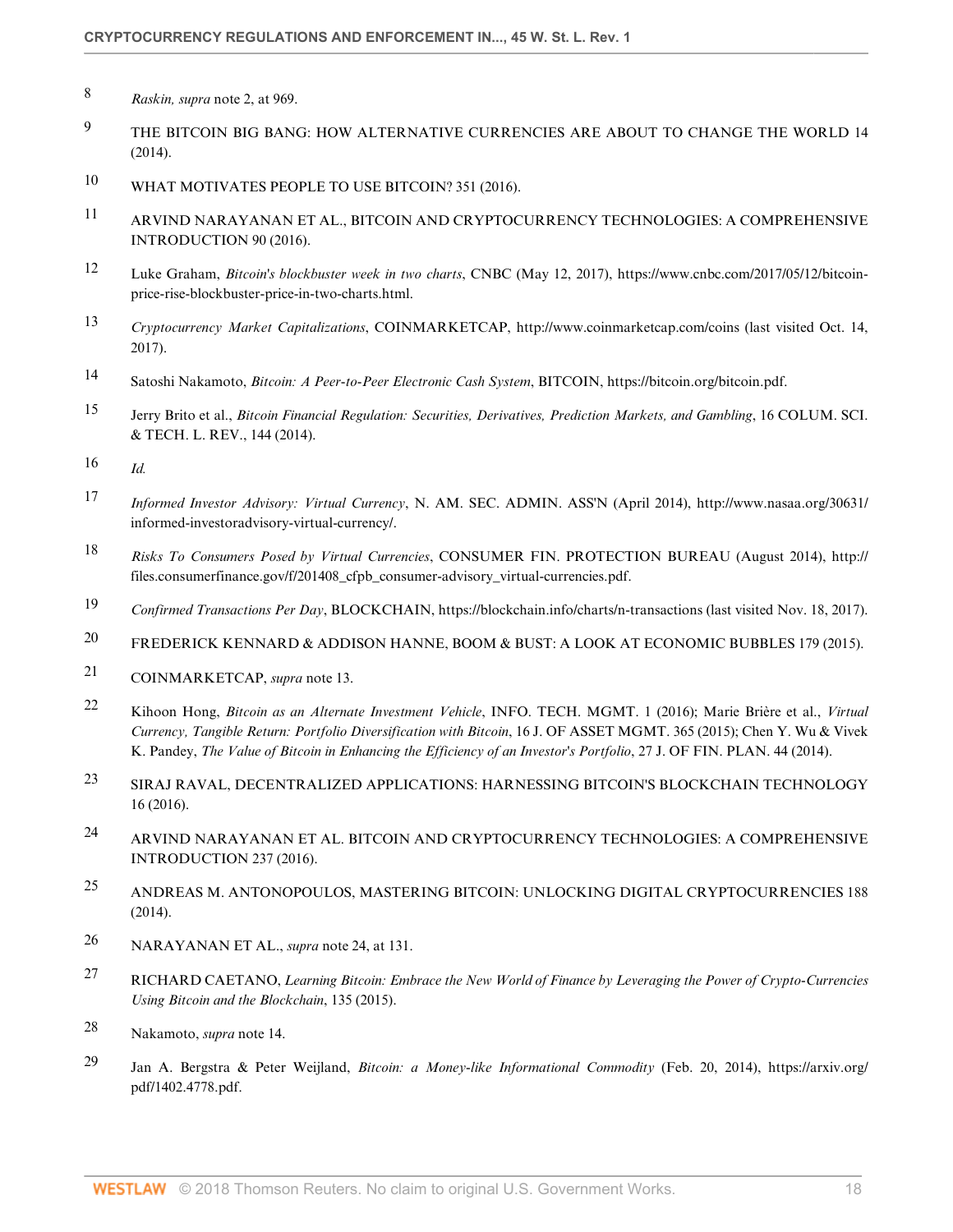- <span id="page-18-0"></span>[30](#page-4-4) George Selgin, *Synthetic Commodity Money*, J. OF FIN. STABILITY (Aug. 13, 2014), http://tmtfree.hd.free.fr/albums/files/ TMTisFree/Documents/Economy/Synthetic%20commodity%C20money,202015.%20Selgin.pdf.
- <span id="page-18-1"></span>[31](#page-4-5) *CFTC Orders Bitcoin Options Trading Platform Operator and its CEO to Cease Illegally Offering Bitcoin Options and to Cease Operating a Facility for Trading or Processing of Swaps without Registering*, U.S. COMMODITY FUTURES TRADING COMM., (Sept. 17, 2015), http://www.cftc.gov/PressRoom/PressReleases/pr7231-15.
- <span id="page-18-2"></span>[32](#page-4-6) Mohamad Al-Laham et al., *Development of Electronic Money and Its Impact on the Central Bank Role and Monetary Policy*, 6 ISSUES IN INFORMING SCI. & INFO. TECH. 339 (2009).
- <span id="page-18-3"></span>[33](#page-4-7) *Virtual Currency Schemes*, EUR. CTR. BANK, EUROSYSTEM (Oct. 2012), https://www.ecb.europa.eu/pub/pdf/other/ virtualcurrencyschemes201210en.pdf.
- <span id="page-18-4"></span>[34](#page-5-1) *Financial Institution Letter, FIL-66-2009,*FED. DEPOSIT INS. CORP. (Nov. 27, 2009), https://www.fdic.gov/news/news/ financial/2009/fil09066.pdf.
- <span id="page-18-5"></span>[35](#page-5-2) *An Introduction to Electronic Money Issues, Appendixes*, OFF. OF THE COMPTROLLER OF CURRENCY, https:// www.occ.gov/topics/bank-operations/bit/intro-to-electronic-money-issues-appendix.pdf (last visited Nov. 18, 2017).
- <span id="page-18-6"></span>[36](#page-5-3) *Id.*
- <span id="page-18-7"></span>[37](#page-5-4) Andrew Wagner, *Digital vs. Virtual Currencies*, BITCOIN MAGAZINE (Aug. 22, 2014).
- <span id="page-18-8"></span>[38](#page-5-5) Brito et al., *supra* note 15.
- <span id="page-18-9"></span>[39](#page-5-6) KENNARD & HANNE, *supra* note 20, at 181.
- <span id="page-18-10"></span>[40](#page-5-7) *Id.*
- <span id="page-18-11"></span>[41](#page-5-8) *Id.*
- <span id="page-18-12"></span>[42](#page-5-9) *Testimony of Jennifer Shasky Calvery*, DIRECTOR FINANCIAL CRIMES ENFORCEMENT NETWORK (MAY 2016).
- <span id="page-18-13"></span>[43](#page-5-10) Matea Gold, *Federal Election Commission Approves Bitcoin Donations To Political Committees,*THE WASHINGTON POST (2014), https://www.washingtonpost.com/news/post-politics/wp/2014/05/08/federal-election-commission-approvesbitcoin-donations-to-political-committees/?utm\_term=.40337af53191.
- <span id="page-18-14"></span>[44](#page-5-11) Mark Warden, *Donate to the Campaign*, MARKWARDEN.COM (2014), http://www.markwarden.com/page/contributecampaign.
- <span id="page-18-15"></span>[45](#page-5-12) Emily Foxhall, *Bitcoin Donations Welcome, Newport Beach City Council candidate says*, THE LOS ANGELES TIMES (2013), http://articles.latimes.com/2013/dec/20/local/la-me-ln-bitcoin-accepted-newport-city-council-race-20131220.
- <span id="page-18-16"></span>[46](#page-5-13) Eric Lichtblau, *In Accepting Bitcoin, Rand Paul Raises Money and Questions*, THE NEW YORK TIMES (2015), https:// www.nytimes.com/2015/04/10/us/politics/in-accepting-bitcoin-rand-paul-raises-money-and-questions.html? r=0.
- <span id="page-18-17"></span>[47](#page-5-14) Dave Levinthal, *What the FEC's Bitcoin ruling means*, THE CENTER FOR PUBLIC INTEGRITY (2014), https:// www.publicintegrity.org/2014/05/08/14739/what-fecs-bitcoin-ruling-means.
- <span id="page-18-18"></span>[48](#page-6-1) SEC v. Trendon T. Shavers and Bitcoin Sav. and Tr., No. 4:13-CV-416, 2013 U.S. Dist. LEXIS 110018, at \*6 (E.D. Tex. Aug. 6, 2013).
- <span id="page-18-19"></span>[49](#page-6-2) [United States v. Murgio, 209 F. Supp. 3d 698, 707 \(S.D.N.Y. 2016\).](http://www.westlaw.com/Link/Document/FullText?findType=Y&serNum=2039821907&pubNum=0007903&originatingDoc=If5d353bd53f511e89bf199c0ee06c731&refType=RP&fi=co_pp_sp_7903_707&originationContext=document&vr=3.0&rs=cblt1.0&transitionType=DocumentItem&contextData=(sc.Default)#co_pp_sp_7903_707)
- <span id="page-18-20"></span>[50](#page-6-3) COMMODITY FUTURES TRADING COMMISSION, COMMODITY EXCHANGE ACT, *available at* http:// www.cftc.gov/files/ogc/comex060601.pdf.
- <span id="page-18-21"></span>[51](#page-6-4) [In re Coinflip, Inc., d/b/a Derivabit, and Francisco Riordan, CFTC Docket No. 15-29, 2015 WL 5535736 \(Sept. 17, 2015\).](http://www.westlaw.com/Link/Document/FullText?findType=Y&serNum=0433317785&pubNum=0000999&originatingDoc=If5d353bd53f511e89bf199c0ee06c731&refType=DE&originationContext=document&vr=3.0&rs=cblt1.0&transitionType=DocumentItem&contextData=(sc.Default))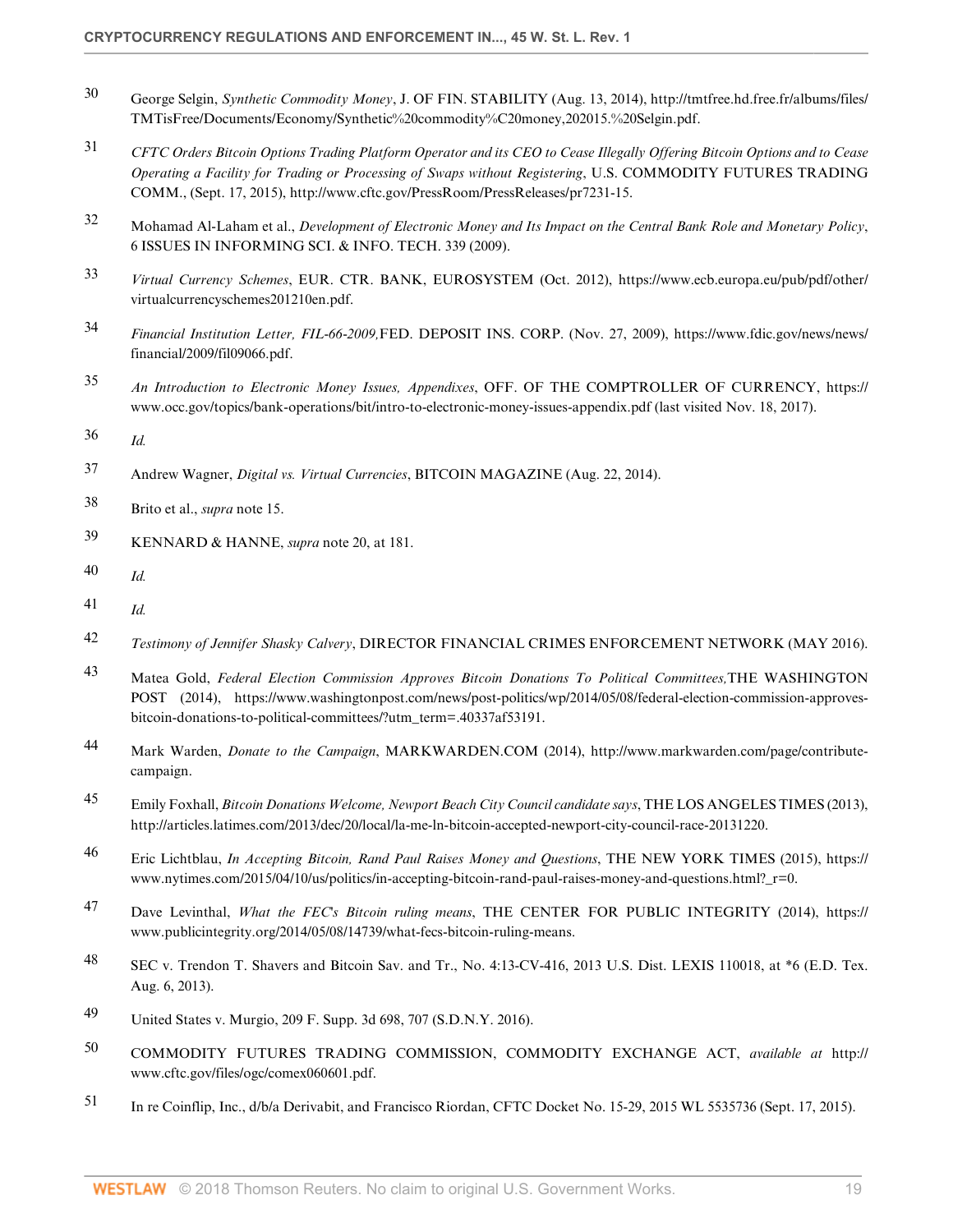- <span id="page-19-0"></span>[52](#page-6-5) Order Instituting Proceedings Pursuant to Sections 6(c) and 6(d) of the Commodity Exchange Act, COMMODITY FUTURES TRADING COMMISSION, (2015), http://www.cftc.gov/idc/groups/public/@lrenforcementactions/documents/ legalpleading/enfcoinfliprorder09172015.pdf.
- <span id="page-19-1"></span>[53](#page-6-6) TeraExchange, LLC Swap Execution Facility Rulebook Version 1.89, COMMODITY FUTURES TRADING COMMISSION (2016), http://www.cftc.gov/filings/orgrules/rule041816teraexcsef002.pdf.
- <span id="page-19-2"></span>[54](#page-6-7) CFTC GRANTS REGISTRATION TO 3 SWAP EXECUTION FACILITIES, COMMODITY FUTURES TRADING COMMISSION (2016), *available at* http://www.cftc.gov/PressRoom/PressReleases/pr7375-16.
- <span id="page-19-3"></span>[55](#page-6-8) [In re TeraExchange LLC, CFTC Docket No. 15-33, 2015 WL 5658082 \(Sept. 24, 2015\).](http://www.westlaw.com/Link/Document/FullText?findType=Y&serNum=0433454422&pubNum=0000999&originatingDoc=If5d353bd53f511e89bf199c0ee06c731&refType=DE&originationContext=document&vr=3.0&rs=cblt1.0&transitionType=DocumentItem&contextData=(sc.Default))
- <span id="page-19-4"></span>[56](#page-6-9) *CFTC Settles with TeraExchange LLC, a Swap Execution Facility, For Failing to Enforce Prohibitions on Wash Trading and Prearranged Trading in Bitcoin Swap*, COMMODITY FUTURES TRADING COMMISSION (2015), http://www.cftc.gov/ PressRoom/PressReleases/pr7240-15.
- <span id="page-19-5"></span>[57](#page-6-10) *Nadex Self-Certification to Delist Bitcoin*, NADEX (2016), https://www.nadex.com/notices/2016/nadex-self-certificationdelist-bitcoin.
- <span id="page-19-6"></span>[58](#page-6-11) *Exhibit A-1*, LEDGERX LLC, http://www.cftc.gov/idc/groups/public/@otherif/documents/ifdocs/ledgerxdcoappexa-1.pdf.
- <span id="page-19-7"></span>[59](#page-7-1) [In re Coinflip, Inc., d/b/a Derivabit, and Francisco Riordan, CFTC Docket No. 15-29, 2015 WL 5535736 \(Sept. 17, 2015\).](http://www.westlaw.com/Link/Document/FullText?findType=Y&serNum=0433317785&pubNum=0000999&originatingDoc=If5d353bd53f511e89bf199c0ee06c731&refType=DE&originationContext=document&vr=3.0&rs=cblt1.0&transitionType=DocumentItem&contextData=(sc.Default))
- <span id="page-19-8"></span>[60](#page-7-2) COMMODITY FUTURES TRADE COMMISSION, *CFTC Orders Bitcoin Options Trading Platform Operator and its CEO To Cease Illegally Offering Bitcoin Options and To Cease Operating a Facility for Trading or Processing of Swaps Without Registering* (2015), http://www.cftc.gov/PressRoom/PressReleases/pr7231-15.
- <span id="page-19-9"></span>[61](#page-7-3) [In re BFXNA INC. d/b/a BITFINEX, CFTC Docket No. 16-19, 2016 WL 3137612 \(June 2, 2016\)](http://www.westlaw.com/Link/Document/FullText?findType=Y&serNum=0445534728&pubNum=0000999&originatingDoc=If5d353bd53f511e89bf199c0ee06c731&refType=DE&originationContext=document&vr=3.0&rs=cblt1.0&transitionType=DocumentItem&contextData=(sc.Default)).
- <span id="page-19-10"></span>[62](#page-7-4) Financial Crimes and Enforcement Network, *FIN-2014-R001, Application of Fincen's Regulations to Virtual Currency Mining Operations*, U.S. DEP'T OF THE TREASURY (Jan. 30, 2014), http://www.fincen.gov/news\_room/rp/rulings/pdf/FIN-2014- R001.pdf; Financial Crimes and Enforcement Network, *FIN-2014-R002, Application of Fincen's Regulations To Virtual Currency Software Development and Certain Investment Activity*, U.S. DEP'T OF THE TREASURY (Jan. 30, 2014), http:// www.fincen.gov/news\_room/rp/rulings/pdf/FIN-2014-R002.pdf.
- <span id="page-19-11"></span>[63](#page-7-5) *Hearing on the Regulation of Non-Bank Money Transmitter--Money Services Businesses: Hearing Before the Subcomm. on Fin. Insts. & Consumer Credit of the House Comm. on Fin. Servs.*, 112TH CONGRESS (2012), *available at* http:// financialservices.house.gov/uploadedfiles/hhrg-112-ba15-wstate-elevine-20120621.pdf.
- <span id="page-19-12"></span>[64](#page-7-6) Financial Crimes and Enforcement Network, *Application of Fincen's Regulations to Persons Administering, Exchanging, or Using Virtual Currencies*, U.S. DEP'T OF THE TREASURY (Mar. 18, 2013), http://www.fincen.gov/news\_room/rp/rulings/ pdf/FIN-2013-G001.pdf.
- <span id="page-19-13"></span>[65](#page-8-1) *Application of FinCEN's Regulations To Virtual Currency Mining Operations*, U.S. DEP'T OF THE TREASURY (Jan. 30, 2014), https://www.fincen.gov/sites/default/files/shared/FIN-2014-R001.pdf.
- <span id="page-19-14"></span>[66](#page-8-2) *Application of FinCEN's Regulations To Virtual Currency Software Development and Certain Investment Activity*, U.S. DEP'T OF THE TREASURY (Jan. 30, 2014), http://www.fincen.gov/news\_room/rp/rulings/pdf/FIN-2014-R002.pdf.
- <span id="page-19-15"></span>[67](#page-8-3) Financial Crimes Enforcement Network, *FinCEN Fines Ripple Labs Inc. in First Civil Enforcement Action Against a Virtual Currency Exchanger*, U.S. DEP'T OF THE TREASURY (May 5, 2015), https://www.fincen.gov/news/news-releases/fincenfines-ripple-labs-inc-first-civil-enforcement-action-against-virtual.
- <span id="page-19-16"></span>[68](#page-8-4) *Id.*
- <span id="page-19-17"></span>[69](#page-8-5) *CryptoCurrency Market Capitalizations*, COINMARKETCAPS, https://coinmarketcap.com/coins/ (last visited Nov. 18, 2017).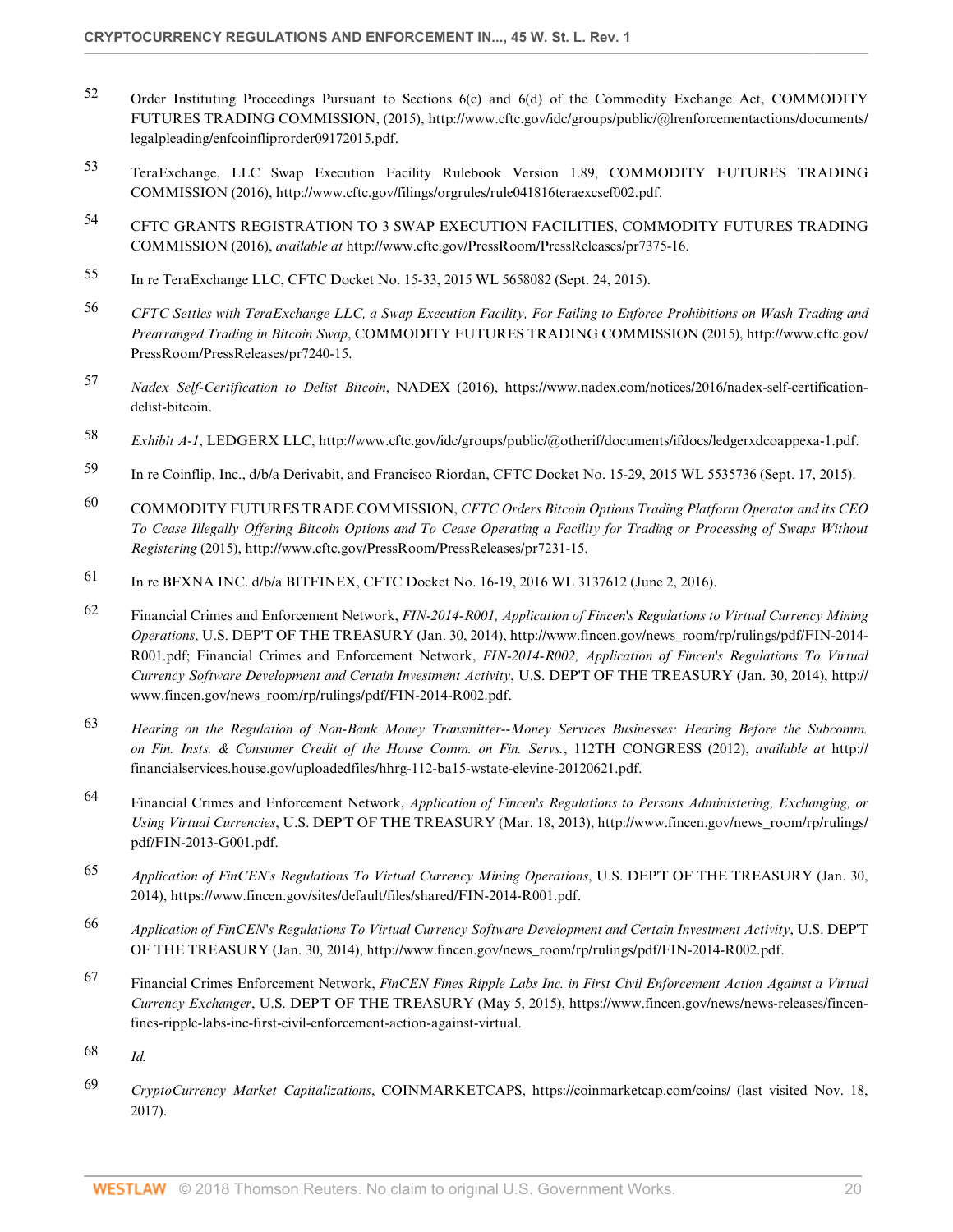- <span id="page-20-0"></span>[70](#page-8-6) Financial Crimes and Enforcement Network, *Stopping Terror Finance: A Coordinated Government Effort United States House of Representatives Committee on Financial Services Task Force to Investigate Terrorism Financing*, U.S. DEP'T OF THE TREASURY (May 24, 2016), https://www.fincen.gov/news/testimony/testimony-jennifer-shasky-calvery-director-financialcrimes-enforcement-network.
- <span id="page-20-1"></span>[71](#page-8-7) Financial Crimes and Enforcement Network, *Advisory To Financial Institutions on Cyber-Events and Cyber-Enabled Crime*, U.S. DEP'T OF THE TREASURY (Oct. 25, 2016), https://www.fincen.gov/resources/advisories/fincen-advisory-fin-2016 a005.
- <span id="page-20-2"></span>[72](#page-8-8) Sydney Ember, *At An Auction of Bitcoins Seized From Silk Road, One Exchange Wins Big*, NEW YORK TIMES DEALBOOK B3 (DEC. 10, 2014).
- <span id="page-20-3"></span>[73](#page-8-9) Office of Public Affairs, *Liberty Reserve Founder Sentenced To 20 Years for Laundering Hundreds of Millions of Dollars*, U.S. DEP'T OF JUSTICE (May 6, 2016), https://www.justice.gov/opa/pr/liberty-reserve-founder-sentenced-20-years-launderinghundreds-millions-dollars.
- <span id="page-20-4"></span>[74](#page-9-0) *Affidavit in the Case of U.S. v. David Burchard*, U.S. DEP'T OF JUSTICE (2015), *available at* https://www.justice.gov/usaoedca/file/836576/download.
- <span id="page-20-5"></span>[75](#page-9-1) *Id.*
- <span id="page-20-6"></span>[76](#page-9-2) U.S. GEN. ACCOUNTING OFFICE, *Virtual Economies and Currencies: Additional IRS Guidance Could Reduce Tax Compliance Risks*, GAO-13-516 (2013).
- <span id="page-20-7"></span>[77](#page-9-3) U.S. Attorney's Office for the Northern District of California, *Justice Department Convenes Summit On Digital Currency and the Blockchain*, U.S. DEP'T OF JUSTICE (Nov. 9, 2015), https://www.justice.gov/usao-ndca/pr/justice-department-convenessummit-digital-currency-and-blockchain.
- <span id="page-20-8"></span>[78](#page-9-4) Jacob Donnelly, *DOJ Holds Digital Currency Summit With Government Agencies and Bitcoin Organizations*, BITCOIN MAGAZINE (NOV. 11, 2015).
- <span id="page-20-9"></span>[79](#page-9-5) In re Tax Liabilities of John Does, No. 3:16-cv-06658 (N.D. Cal., 2016).
- <span id="page-20-10"></span>[80](#page-9-6) *Id.*
- <span id="page-20-11"></span>[81](#page-10-1) U.S. Attorney's Office for the Southern District of New York, *Operator of Unlawful Bitcoin Exchange Pleads Guilty in Multimillion-Dollar Money Laundering and Fraud Scheme*, U.S. DEP'T OF JUSTICE (Jan. 9, 2017), https://www.justice.gov/ usao-sdny/pr/operator-unlawful-bitcoin-exchange-pleads-guilty-multimillion-dollar-money-laundering.
- <span id="page-20-12"></span>[82](#page-10-2) Carter Dougherty, *Gambling Website's Bitcoin-Denominated Stocks Draws SEC Inquiry*, BLOOMBERG TECHNOLOGY (Mar. 19, 2014), https://www.bloomberg.com/news/articles/2014-03-19/gambling-website-s-bitcoin-denominated-stockdraws-sec-inquiry.
- <span id="page-20-13"></span>[83](#page-10-3) *Id.*
- <span id="page-20-14"></span>[84](#page-10-4) Michael J. Casey, *Ex-SEC Chairman Levitt to Advise Two Bitcoin Companies*, THE WALL STREET JOURNAL (Oct. 28, 2014), https://www.wsj.com/articles/ex-sec-chairman-levitt-to-advise-two-bitcoin-companies-1414468861.
- <span id="page-20-15"></span>[85](#page-10-5) INVESTOR ALERT: BITCOIN AND OTHER VIRTUAL CURRENCY-RELATED INVESTMENTS, U.S. SEC. AND EXCHANGE COMM'N (May 7, 2014), *available at* https://www.sec.gov/oiea/investor-alerts-bulletins/ investoralertsia\_bitcoin.html.
- <span id="page-20-16"></span>[86](#page-10-6) *Order Disapproving a Proposed Rule Change*, U.S. SECURITIES AND EXCHANGE COMM'N (Mar. 10, 2017), https:// www.sec.gov/rules/sro/batsbzx/2017/34-80206.pdf.
- <span id="page-20-17"></span>[87](#page-10-7) *Id.* at 2.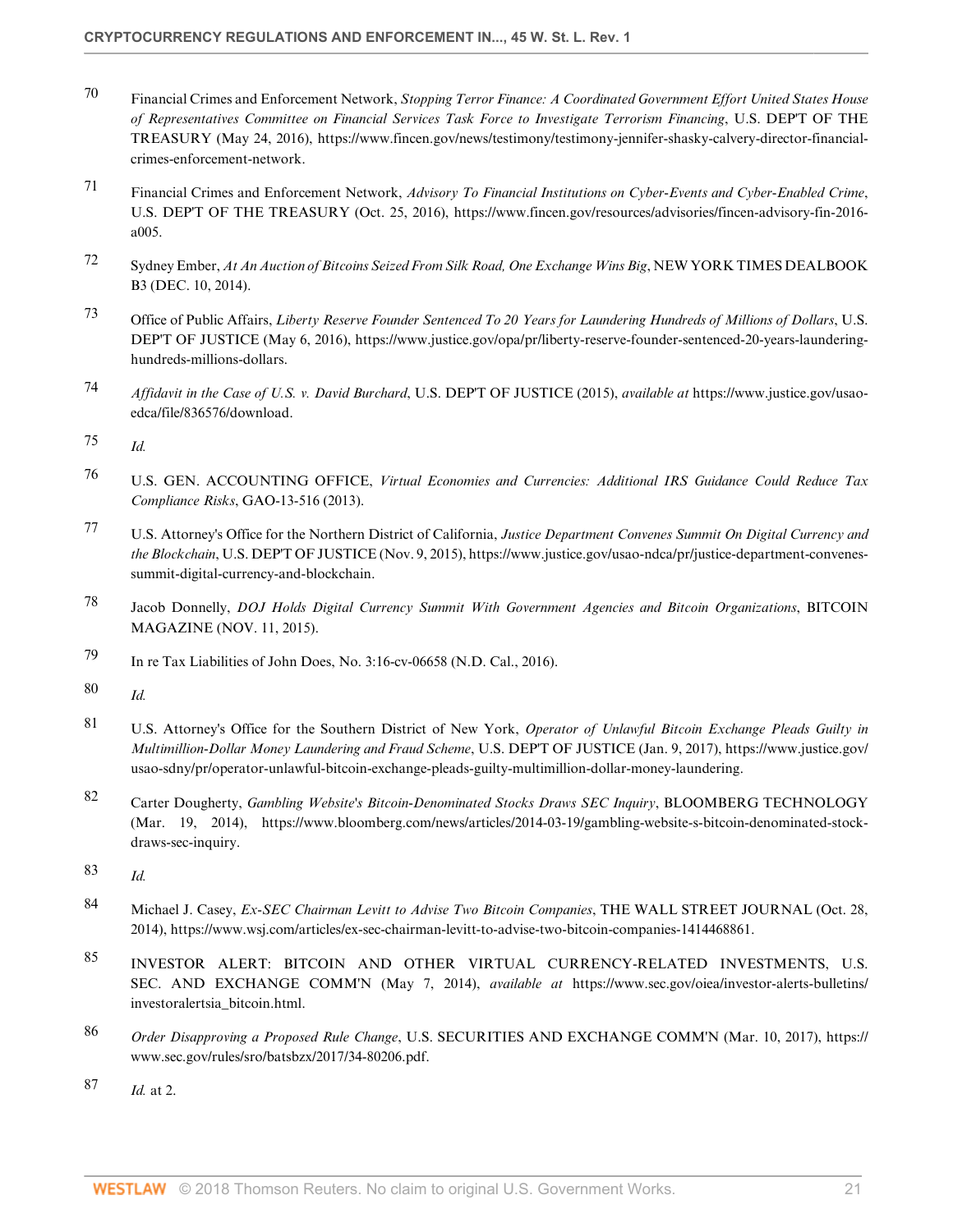- <span id="page-21-0"></span> *Order Disapproving a Proposed Rule Change*, SEC. AND EXCH. COMM'N (Mar. 28, 2017), https://www.sec.gov/rules/sro/ nysearca/2017/34-80319.pdf.
- <span id="page-21-1"></span> *[IRS Virtual Currency Guidance, Notice 2014-21](http://www.westlaw.com/Link/Document/FullText?findType=Y&serNum=2032964719&pubNum=0004502&originatingDoc=If5d353bd53f511e89bf199c0ee06c731&refType=CA&originationContext=document&vr=3.0&rs=cblt1.0&transitionType=DocumentItem&contextData=(sc.Default))*, INTERNAL REVENUE SERV. (Mar. 2017), https://www.irs.gov/pub/irsdrop/n-14-21.pdf.
- <span id="page-21-2"></span>*Id.*
- <span id="page-21-3"></span>*Id.*
- <span id="page-21-4"></span>*Id.*
- <span id="page-21-5"></span>*Id.*
- <span id="page-21-6"></span>*Id.*
- <span id="page-21-7"></span> *Operators of Bitcoin Mining Operation Butterfly Labs Agree To Settle FTC Charges They Deceived Consumers*, FED. TRADE COMM'N (Feb. 18, 2016), https://www.ftc.gov/news-events/press-releases/2016/02/operators-bitcoin-miningoperation-butterfly-labs-agree-settle.
- <span id="page-21-8"></span> *Complaint For Permanent Injunction and Other Equitable Relief*, FED. TRADE COMM'N (Sep. 15, 2014), https:// www.ftc.gov/system/files/documents/cases/140923utterflylabscmpt.pdf.
- <span id="page-21-9"></span>*Id.*
- <span id="page-21-10"></span>FED. TRADE COMM'N, *supra* note 95.
- <span id="page-21-11"></span>*Id.*
- <span id="page-21-12"></span>*Id.*
- <span id="page-21-13"></span>*Id.*
- <span id="page-21-14"></span> N.Y. COMP. CODE RULES & REGS. tit. 13, ch. 1, pt. 200 (2015), *available at* http://www.dfs.ny.gov/legal/regulations/ adoptions/dfsp200t.pdf.
- <span id="page-21-15"></span> Matt Anderson, *Superintendent Lawsky's Remarks At the BITS Emerging Payments Forum*, N.Y. DEPT. OF FIN. SERV. (Jun. 3, 2015), *available at* https://www.davispolk.com/files/speechjune-3-2015\_nydfs\_announces\_final\_bitlicense\_framework\_regulating\_digital\_currency\_firms.pdf.
- <span id="page-21-16"></span>N.Y. COMP. CODE, *supra* note 102.
- <span id="page-21-17"></span> Matt Anderson, *NYDFS Grants Charter To 'Gemini' Bitcoin Exchange Founded by Cameron and Tyler Winklevoss*, N.Y. DEPT. OF FIN. SERV. (Oct. 3, 2015), http://www.dfs.ny.gov/about/press/pr1510051.htm.
- <span id="page-21-18"></span> *Coinbase Second Comment Letter, Reg. of Virtual Currency Business Act*, UNIF. LAW COMM'N (May 4, 2016), *available at* http://www.uniformlaws.org/shared/docs/regulation%20*o*f%C20virtual %20currencies/2017may2\_RVCBA\_Coinbase\_Comments.pdf.
- <span id="page-21-19"></span> *What Countries & U.S. States Are Supported For GDAX and the USD Wallet?*, COINBASE (Nov. 22, 2016), https:// support.coinbase.com/customer/portal/articles/1826671-what-countries-us-states-are-supported-for-coinbase-exchange-.
- <span id="page-21-20"></span>Anderson, *supra* note 105.
- <span id="page-21-21"></span> Matt Anderson, *NYDFS Grants First Charter to a New York Virtual Currency Company*, N.Y. DEPT. OF FIN. SERV. (May 7, 2015), http://www.dfs.ny.gov/about/press/pr1505071.htm.
- <span id="page-21-22"></span>S. 129, 113th Cong. (2014).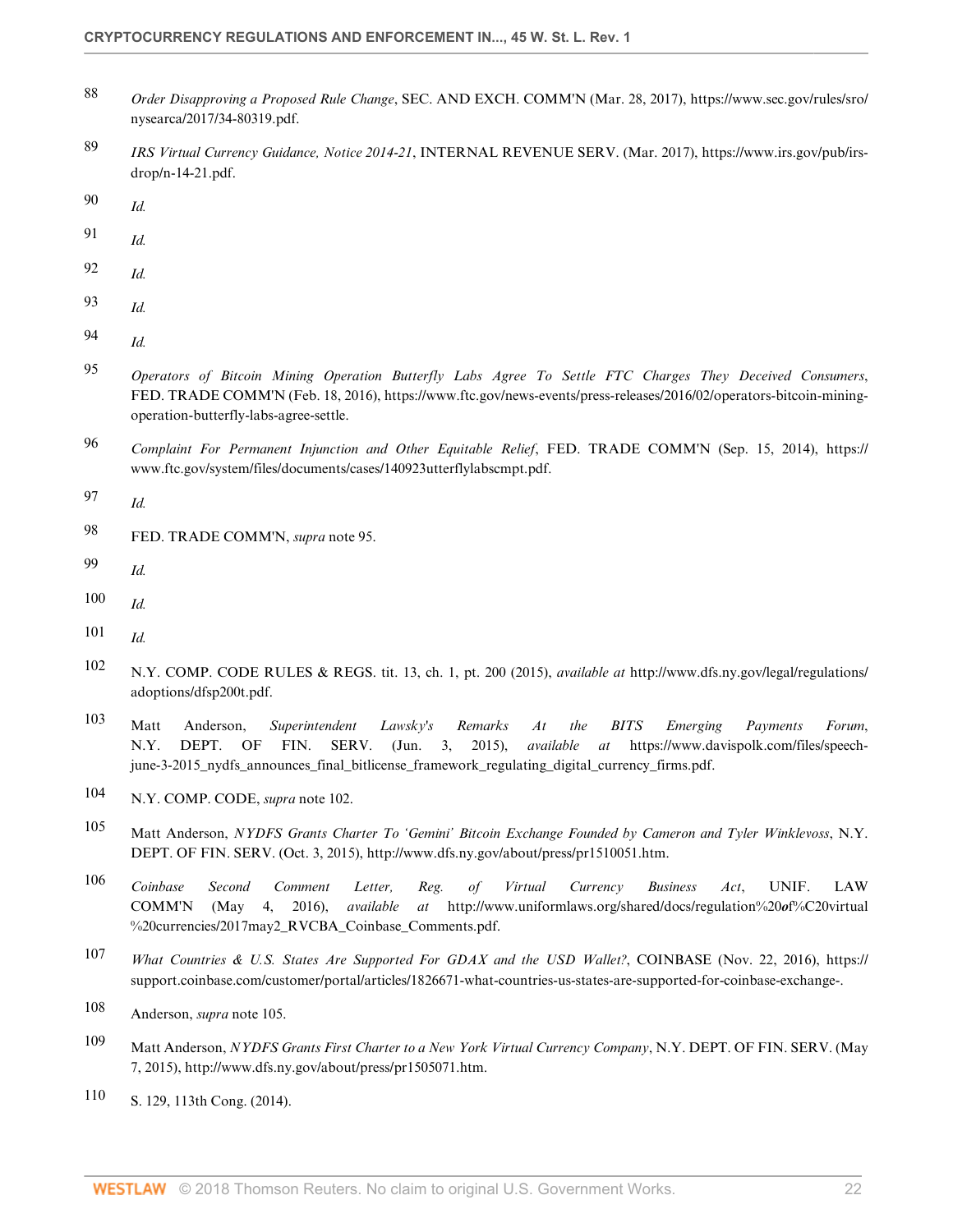- <span id="page-22-0"></span>[111](#page-13-3) S. 1123, 115th Cong. (2017).
- <span id="page-22-1"></span>[112](#page-13-4) *Id.*
- <span id="page-22-2"></span>[113](#page-13-5) *Id.*
- <span id="page-22-3"></span>[114](#page-13-6) *State Regulatory Requirements For Virtual Currency Activities*, CONFERENCE OF STATE BANKS SUPERVISORS (2015), https://www.csbs.org/regulatory/ep/Pages/framework.aspx.
- <span id="page-22-4"></span>[115](#page-13-7) *Id.*
- <span id="page-22-5"></span>[116](#page-13-8) *Virtual Currency Regulation*, WASH. STATE DEPT. OF FIN. INST. (2014), http://www.dfi.wa.gov/documents/moneytransmitters/virtual-currency-regulation.pdf.
- <span id="page-22-6"></span>[117](#page-13-9) REVISED CODE OF WASH. Ch. 19.230 (2014).
- <span id="page-22-7"></span>[118](#page-14-1) H.R. 1379, 115th Cong. (2017).
- <span id="page-22-8"></span>[119](#page-14-2) David Ovalle, *Florida Criminals Who Use Bitcoins Could Now Face Money-Laundering Charges*, MIAMI HERALD (May 6, 2017), http://www.miamiherald.com/news/local/crime/article149028844.html.
- <span id="page-22-9"></span>[120](#page-14-3) *Id.*
- <span id="page-22-10"></span>[121](#page-14-4) Florida v. Espinoza, MIAMI HERALD, *available at* http://www.miamiherald.com/news/local/crime/article91785802.ece/ BINARY/Read%20the%C20ruling%C20%C28.PDF%29#storylink=related\_inline (last visited Nov. 18, 2017).
- <span id="page-22-11"></span>[122](#page-14-5) Juan Suarez, *How Bad Policy Harms Coinbase Customers in Hawaii*, THE COINBASE BLOG (Feb. 22, 2017), https:// blog.coinbase.com/how-bad-policy-harms-coinbase-customers-in-hawaii-ac9970d49b34.
- <span id="page-22-12"></span>[123](#page-14-6) *Id.*
- <span id="page-22-13"></span>[124](#page-14-7) LEGISCAN, HAWAII HOUSE BILL 1481, *available at* https://legiscan.com/HI/bill/HB1481/2017 (last visited Nov. 18, 2017).
- <span id="page-22-14"></span>[125](#page-14-8) HAWAII.GOV, HAWAII HOUSE BILL 1481, *available at* http://www.capitol.hawaii.gov/session2017/bills/HB1481.HTM (last visited Nov. 18, 2017).
- <span id="page-22-15"></span>[126](#page-15-2) *Id.*
- <span id="page-22-16"></span>[127](#page-15-3) LEGISCAN, ARIZONA HOUSE BILL 2417, *available at* https://legiscan.com/AZ/text/HB2417/2017 (last visited Oct. 14, 2017).
- <span id="page-22-17"></span>[128](#page-15-4) LEGISCAN, ARIZONA HOUSE BILL 2216, *available at* https://legiscan.com/AZ/bill/HB2216/2017 (last visited Oct. 14. 2017).
- <span id="page-22-18"></span>[129](#page-15-5) *OCC Summary of Comments and Explanatory Statement: Special Purpose National Bank Charters For Financial Technology Companies*, OFFICE OF THE COMPTROLLER OF CURRENCY (Mar. 2017), https://www.occ.gov/topics/responsibleinnovation/summary-explanatory-statement-fintech-charters.pdf.
- <span id="page-22-19"></span>[130](#page-15-6) *Evaluating Charter Applications From Financial Technology Companies,*OFFICE OF THE COMPTROLLER OF THE CURRENCY (Mar. 2017), https://www.occ.treas.gov/publications/publications-by-type/licensing-manuals/file-publm-fintech-licensing-manual-supplement.pdf.
- <span id="page-22-20"></span>[131](#page-15-7) National Conference of Commissioners On Uniform State Laws, *Uniform Regulation of Virtual-Currency Act*, UNIF. LAW COMM'N (2017), http://www.uniformlaws.org/shared/docs/regulation%20*o*f%C20virtual%20currencies/ URVCBA\_Final\_2017oct9.pdf.

45 WSLR 1